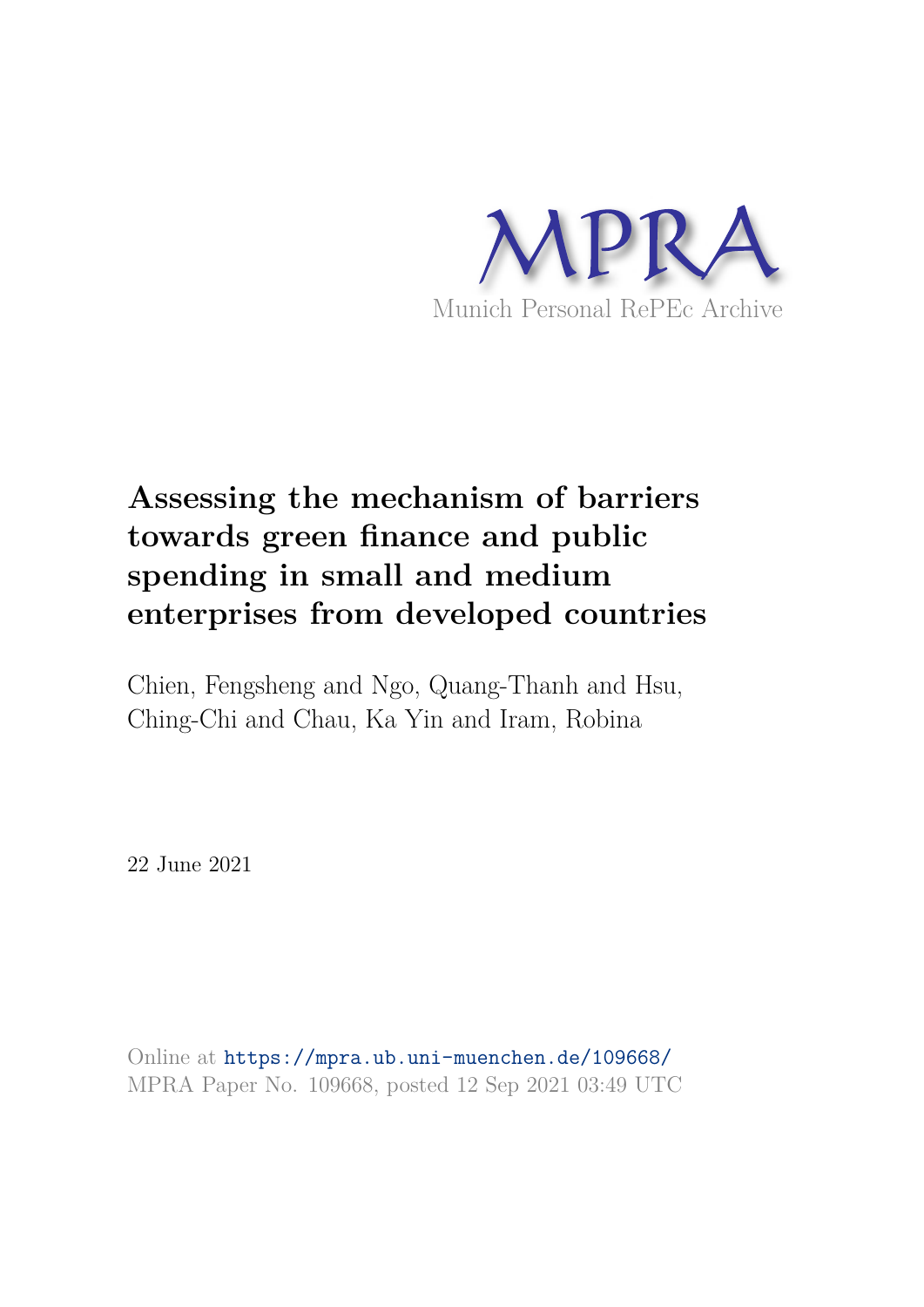## Assessing the mechanism of barriers towards green finance and public spending in small and medium enterprises from developed countries

Fengsheng Chien <sup>1,2</sup> • Quang-Thanh Ngo <sup>[3](https://orcid.org/0000-0001-8357-1957)</sup>D • Ching-Chi Hsu <sup>1</sup> • Ka Yin Chau $^4$  • Robina Iram <sup>[5](http://orcid.org/0000-0002-9221-3016)</sup>

#### Abstract

Due to their different abilities to improve financial growth and improve social development, small and medium enterprises (SMEs) have been referred to as the economy's backbone. Small- and medium-sized enterprises are crucial for both high- and low-income nations' financial development. Customers grow more conscious of their purchase choices, preferences, and envi-ronmental consequences. The financial opportunities for SMEs in the United Arab Emirates to use green innovation methods to address potential obstacles for increasing green goods, processes, and management are examined in this paper; as a result, it is critical to reduce clean technology adoption constraints in small- and medium-sized businesses. To identify significant hurdles, sub-barriers, and ways to overcome impediments to green innovation in the United Arab Emirates, we apply an integrated decision process. Following a detailed literature analysis and the assistance of twelve experts, six primary obstacles, twenty-five sub-obstacles, and strategies to reduce the barriers were identified. Primary and sub-barriers were assessed using the FAHP. The (FTOPSIS) approach was used to rank the strategies. Five SMEs in the United Arab Emirates are putting the suggested integrated decision model to the test. "Financial investment levels 0.646 to 11 percent growth level," according to the FAHP, are the most significant hurdles to SMEs adopting green practices. This research demonstrated a considerable beneficial association between SMEs and financial development and funding in the United Arab Emirates. According to this study, using research methodologies to provide green innovation in SMEs is the best strategy to overcome green innovation and adoption hurdles in small and medium firms and increasing their economics.

Keywords SMEs . Barriers . Green innovation . Financial . FAHP . Financial development . United Arab Emirates

## Introduction

Small- and medium-sized enterprises support entire towns and, in some cases, generations of families. Small and micro firms, on the other hand, frequently encounter

 $\boxtimes$  Ching-Chi Hsu [chingchi@fzfu.edu.cn](mailto:chingchi@fzfu.edu.cn)

 $\boxtimes$  Robina Iram [Mosikhann@yahoo.com;](mailto:Mosikhann@yahoo.com) [robinamohsin22@yahoo.com](mailto:robinamohsin22@yahoo.com)

Fengsheng Chien jianfengsheng@fzfu.edu.cn

Quang-Thanh Ngo thanhnq@ueh.edu.vn

Ka Yin Chau gavinchau@cityu.mo economies of scale that huge enterprises do not. Large enterprises benefit from preferential treatment, volume discounts, and other advantages that come with their scale (Alemzero et al. [2020b](#page-14-0)) (Sun et al. [2020](#page-16-0)) (Alemzero et al. [2020a\)](#page-14-0).

- 1 School of Finance and Accounting, Fuzhou University of International Studies and Trade, Fujian 350202, China
- 2 Faculty of Business, City University of Macau, Macau, China
- 3 School of Government, University of Economics Ho Chi Minh City, Ho Chi Minh City, Vietnam
- 4 Faculty of International Tourism and Management, City University of Macau, Macau, China
- 5 Jiangsu University, Zhenjiang, China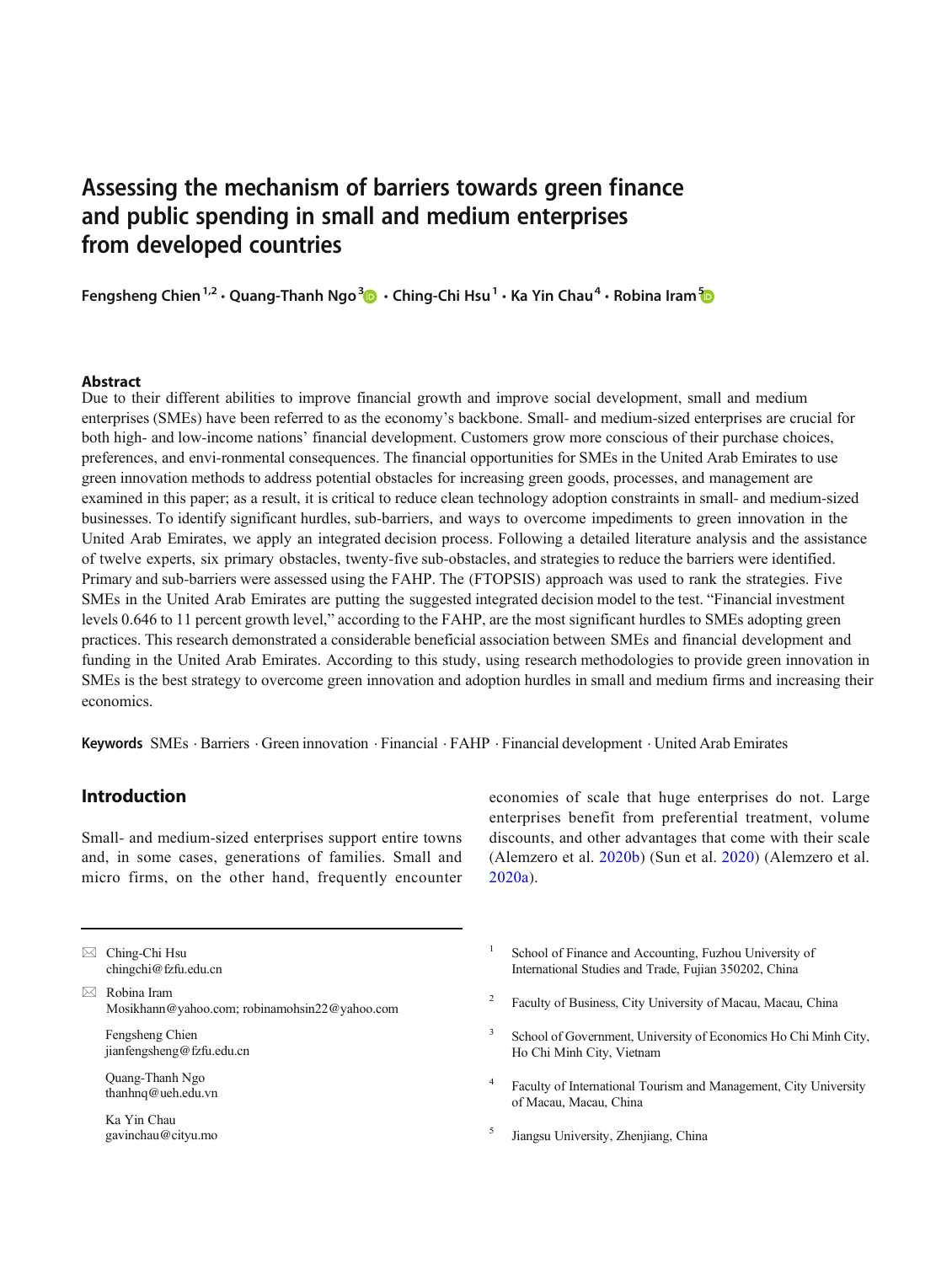There are significant barriers to corporate expansion in most markets, except the most flexible and deregulated ones. The study suggests that attention has to be paid to the set of barriers to the growth of small- and medium-sized companies with great job creativity and innovative and new technology. On the other hand, SMEs play an even bigger role in optimizing the economic structure and social stability of developed and developing countries. They are, ironically, having more difficulty expanding and communicating their sustainability efforts to their stakeholders (Han & Trimi [2018](#page-15-0)).

The results also suggest that as SMEs become globalized, they add more to their domestic economy. SMEs face major obstacles in funding foreign activity, identifying opportunities, and establishing effective contacts in their target markets, so they must resolve the biggest obstacle. SMEs are, meanwhile, overlooked at the national and regional level for their contributes to environmental degradation (Sun et al. [2020\)](#page-16-0). This is demonstrated in literature emphasis on the economic success of small and medium enterprises. Although some policymakers established policies intended to facilitate and encouraging small and medium enterprises' development, growth, and performance, many were intended to help SMEs expand through soft lending and other government subsidies, such as the reduction of poverty, job creation, social development, and social standards of living, in order to boost social and economic development (Chien et al. [2021c](#page-14-0)) (Chien et al. [2021e](#page-14-0)).

In terms of competitive terms, the SME market is thought to be inhabited by businesses with significant growth potential. SME productivity gains in developed countries can be achieved to a large degree simply by borrowing technology from the shelf, around the globe (Christopoulos and Tsionas [2004\)](#page-14-0).

## How does it contribute to green and inclusive growth for SMEs?

From this section, two takeovers emerge:

1. Material shows that SMEs contribute to inclusive growth through job creation, but literature on employment quality is both less rich and less positive. Evidence is also shown, however, that small- and medium-sized businesses can contribute to inclusive growth by adopting an inclusive business strategy.

2. Eco-innovation, eco-adoption, eco-enterprise, and green enterprise ("three kinds of green SMEs") can contribute to green growth. While the anecdote indicates that greening involves green practices for a large majority of small- and medium-sized enterprises, there is a paucity of data on the share of SMEs in each of the three categories and how this differs by group nation.

To learn how small businesses can encourage green and inclusive growth:

Firstly, if a successful SME industry is an engine for growth, what are its implications for the business performance of SMEs for eco-innovation, eco-enterprise, and eco-adoption?

Secondly, how much are the benefits and costs of greening the labor market being achieved by businesses? In other words, does greening have a good impact on the amount and quality of jobs?

Lastly, though the role of SMEs for inclusive growth in inclusive business models (not including jobs) is not well investigated, it is clear that SMEs have successfully merged green and inclusive business models.

This study is unique. There is a lack of research on the small- and medium-scale enterprises (SMEs) and financial development in the United Arab Emirates that is still understudied. To cover the gap in the literature, (i) the research is the first to identify and identify a number of hurdles to the implementation by the United Arab Emirates of green-based financial innovation and development of SMEs. (ii) This study also provides strategic answers to various hurdles. However, green innovation is quite important, but it is not so much investigated and investigated. In addition, the solution and challenges to the green financial innovation of the SME sector depend heavily on the region or country's context and on the development of the finances. Thus, a particular location or country needs to be worked out. For politicians and researchers, the framework of this research study can be fundamental and useful; their research on this subject can be expanded further.

In conclusion, we've identified six primary barriers and 25 sub-barriers and plan to lower hurdles through the FAHP process, which undoubtedly means that suppliers can improve their green financial innovation, small- and medium-sized enterprises, as well as their financial development implications.

## Green finance

Green growth has drawn global attention as an emerging economic growth driver, capable of both environmental and economic development, even before the financial crisis worldwide. In this respect, green financing is used as key role for supporting green growth. Green finance generally is forward-looking, pursuing economic growth, protection for the environment, and the development of the financial industry. Green finance, in particular, is one of the "targeted fundings" because it focuses on green economic activities, for instance, export financing, small- and medium-sized business financing, and IT venture financing. Green finance can be divided into two: (1) funding for green growth and (2) funding for environmental cost prevention.

The previous includes, more specifically, indirect financing in the capital market, including green loans and direct finance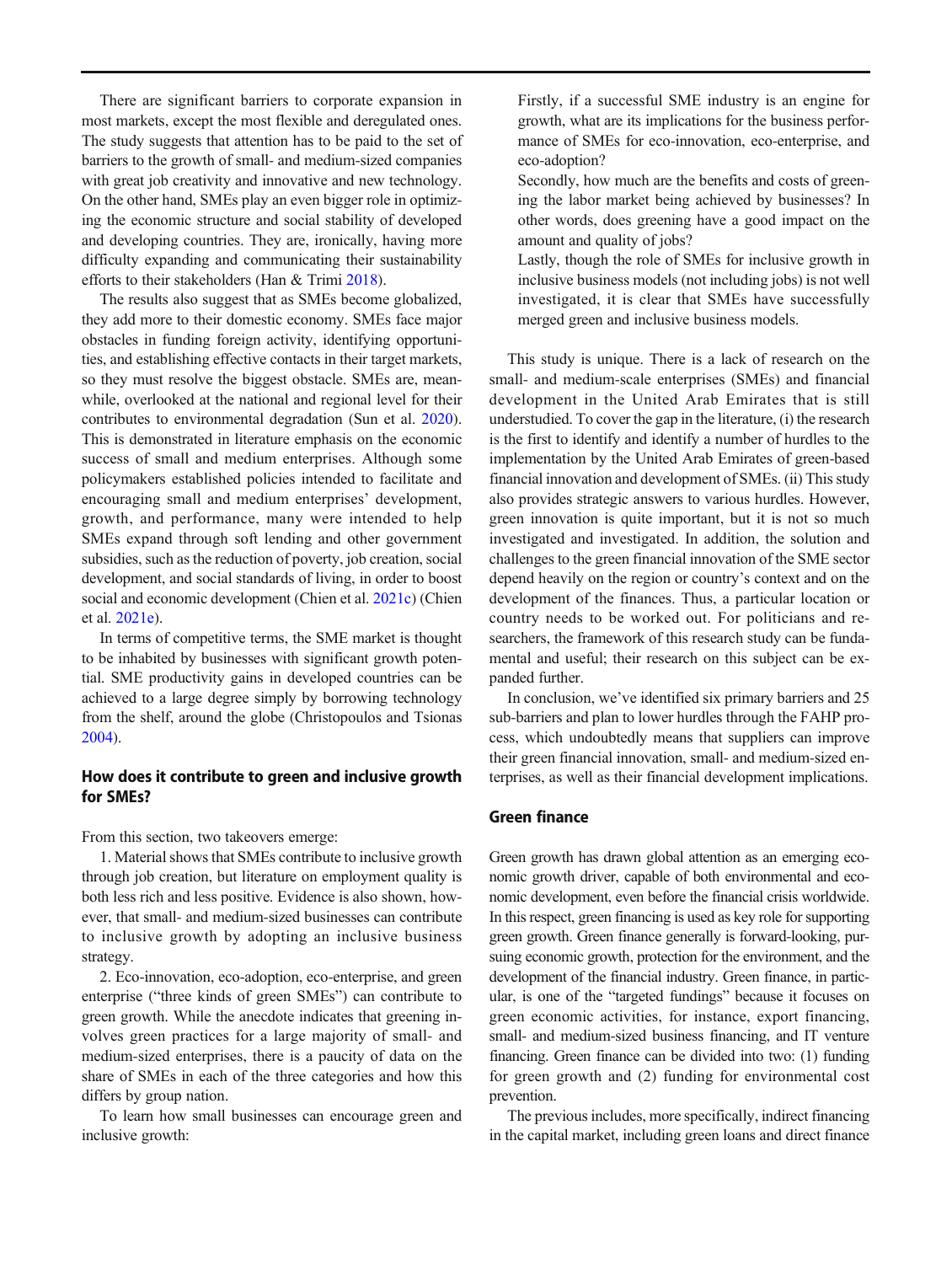markets, such as the development of the green index and launch of the green fund.

## Improving small and medium business access to green finance

Provision of credit to small- and medium-sized enterprises must satisfy both the supply side of the demand and the demand side of the supply. For the demand side, small firms should be prepared for bank loans by having better recordkeeping, making more transparent disclosures, and using stronger business plans. Small- and medium-sized enterprises should be more suitable for bank funding. In addition to checking references, alternative techniques of vetting loan applicants exist on the supply side (Chien et al. [2020](#page-14-0)). Larger banks may utilize external or internal agency credit rate criteria to help potential borrowers to determine if they are approved for loans. While it may be beneficial for a bank to have a close relationship with their customers, in order to have a safer and more up-to-date corporate database, smaller institutions should favor relationship banking. Smaller market trade policy and unofficial financing also play a role in mitigating the gap in knowledge and making it easier for small business owners to have access to capital (Tiep et al. [2021\)](#page-16-0). Further dividing the study, it is made up of the following subdivisions. Literature review provides an overview of the literature assessment, as well as a discussion of environmentally sustainable innovation challenges in the United Arab Emirates. [AHP-TOPSIS framework with fuzzy AHP](#page-5-0) discusses the study goal and the fundamental methodology applied in this research. [Results and discussion](#page-8-0) explains the findings of the study, and [Conclusion and policy implications](#page-13-0) draws some conclusions about those results

## Literature review

According to the existing literature, SMEs are aware of and motivated by these potential cost savings. In terms of ecoinnovators and entrepreneurs, according to a 2011 survey on EU entrepreneurs' attitudes toward eco-innovation, 52% of SMEs consider high energy prices to be a very important driver of eco-innovation, while 50% consider expected future increases in energy prices to be a very important driver. This driver's relative importance varies by industry. In the ICT sector, for example, input cost reduction is a key motivator, with SMEs offering innovative solutions to extend the life cycle of ICT equipment, save energy through cloud computing, and reduce e-waste disposal costs (OECD [2013](#page-16-0)). This conclusion is reflected by the eco-adopter class of SMEs in Europe, with 63% reporting resource efficiency as a costcutting measure. Furthermore, more than two-thirds of SMEs say they are happy with their return on resource

efficiency investments (OECD [2018](#page-16-0)). Although similar survey data for SMEs in developing and emerging markets is scarce, a study on eco-innovation in Brazil highlights the "economic requirement for business continuity" as one of the drivers for eco-innovation. The major motivator, however, is the desire to protect Amazonian biodiversity, which is strongly relied on by enterprises in the region, and the longterm sustainability of the needed resources is necessary for long-term commercial sustainability (Aloise & Macke [2017\)](#page-14-0). This shows that incentives for businesses to "become green" may vary by country.

Concerning the United Arab Emirates, twenty-four financial and economic barriers have been confirmed. In addition, they are classified into six groups, i.e., marketing barriers (MB), economical barriers (EB), technical barriers (TB), information barriers (IB), political barriers (PB), and management barriers (MAB). A number of available subgroups are shown in Table [1](#page-4-0). Similarly, following extensive literature, Table [2](#page-5-0) provides a list of ten strategic solutions to these financial and socioeconomic barriers.

## A contribution of small- and medium-sized enterprises (SMEs) in financial development

The financing of SMEs will reach a substantial number of small enterprises, most of whom are unable to obtain financial services due to the lack of strong financial intermediaries in the retail industry. Finance sector is necessary for the development of the informal economy and aid in the absorption of money supply through saving, which is accessible for national development as investment capital (African Development Indicators [1997\)](#page-14-0).

SMEs tend to be significantly more variable in growth and profit than large enterprises by their very nature. According to the OECD's 2006 SME Development Policy Brief, funding is required to aid SMEs in setting up and expanding their businesses, developing and investing in new goods and employees, or manufacturing facilities and developing new goods.

SMEs typically complain that the lack of access to funding and the high cost of loans hinder their growth and competitiveness. Recent developments in Latin America and East Asia are proof that SMEs are more likely to be rejected fresh loans in the course of a financial crisis than large companies (World Bank [2000](#page-16-0)). The significant role played by SMEs in economic development is increasingly recognized. In most nations interest in the role of small- and medium-sized businesses in the development process remains at the forefront of policy discussions (Chien et al. [2021a](#page-14-0), [2021b](#page-14-0), [2021d](#page-14-0)). Government attempts to encourage the growth of SMEs have been done at all levels (Feeney and Riding [1997](#page-15-0)). SMEs may develop, and they can be a countervailing force to countervail against the economic clout of larger firms, both for local and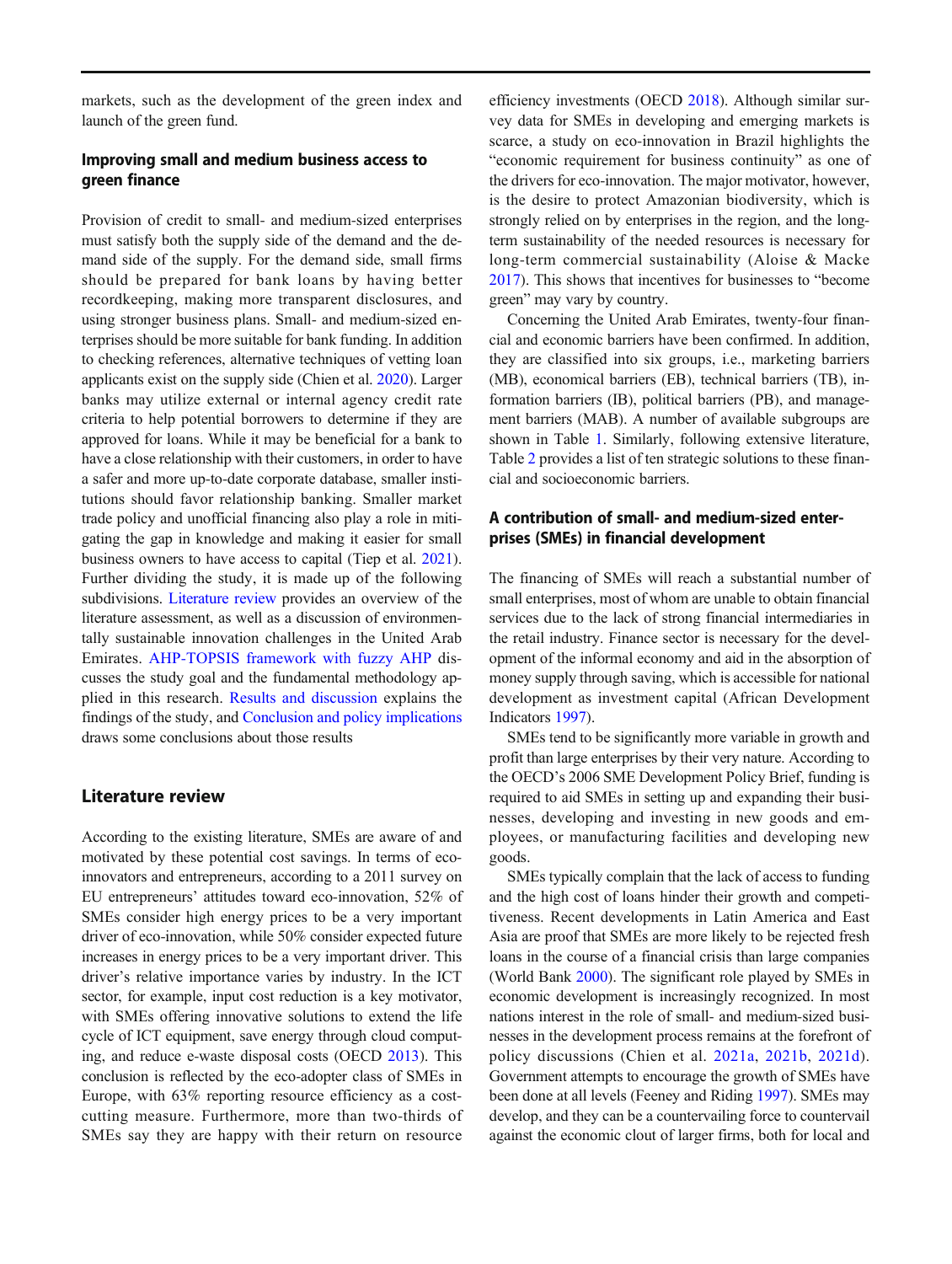<span id="page-4-0"></span>

| Main barrier                  | Sub-barriers                              |     | Code Reference                                                                                                                                                |
|-------------------------------|-------------------------------------------|-----|---------------------------------------------------------------------------------------------------------------------------------------------------------------|
| Economical                    | Scarce bank loans                         |     | (Cecere et al. 2018), (Mathiyazhagan et al. 2013)                                                                                                             |
| barriers (E B)                | Least payoff                              | (2) | (Govindan et al. 2014), (Matus et al. 2012)                                                                                                                   |
|                               | Very short financial incentives           | (3) | (Huang et al. 2020), (Li et al. 2021c), and (Li et al. 2021b)                                                                                                 |
|                               | The high cost of the green<br>system      | (4) | (Hillary 2004)                                                                                                                                                |
|                               | Hazardous wastes cost                     | (5) | (Govindan et al. 2014), (Mathiyazhagan et al. 2013)                                                                                                           |
| Marketing barriers            | Market out of reach                       | (1) | (Gupta and Barua 2018a)                                                                                                                                       |
| (M B)                         | Customers low responsiveness              | (2) | (Ashford 1993), (Dhull and Narwal 2016), (Silva et al. 2008)                                                                                                  |
|                               | Trust issues                              | (3) | (Govindan et al. 2014), (Mathiyazhagan et al. 2013), (Walker et al. 2008), (Revell and<br>Rutherfoord 2003)                                                   |
| Political barriers            | Unclear green policies                    | (1) | (Zhu et al. $2012b$ ), (Runhaar et al. $2008$ ), (Brammer et al. $2012$ )                                                                                     |
| $(P \ B)$                     | No policy for green technology            | (2) | (Blok et al. 2015)                                                                                                                                            |
|                               | No policy implementation                  | (3) | (Zhu et al. 2012b), (Zhu et al. 2012a), (Blok et al. 2015), (Xiong et al. 2021)                                                                               |
|                               | No counseling programs                    | (4) | (Ashford 1993), (Urban and Naidoo 2012)                                                                                                                       |
| Information<br>barriers (I B) | No information about green<br>products    | (1) | (Dhull and Narwal 2016), (Mudgal et al. 2010), (Chen et al. 2006), (Li et al. 2021d)                                                                          |
|                               | Less familiarity with green<br>innovation | (2) | (Runhaar et al. 2008), (Mudgal et al. 2010), (Yuan et al. 2021), (Mangla et al. 2017),<br>(Longoni et al. 2014), (Simpson et al. 2004), (Horbach et al. 2012) |
|                               | Less technological information            | (3) | (Mangla et al. 2017), (Woolman and Veshagh 2006), (Li et al. 2021a)                                                                                           |
|                               | Rare green innovation<br>opportunities    | (4) | (Govindan et al. 2014), (Runhaar et al. 2008), (Ly et al. 2021)                                                                                               |
| <b>Technical barriers</b>     | Market uncertainty                        | (1) | (Jinzhou $2011$ ), (Rao and Holt $2005$ )                                                                                                                     |
| (T B)                         | Minimum R&D                               | (2) | (Lai et al. 2003),                                                                                                                                            |
|                               | Complex designing process                 | (3) | (Perron 2005), (Lin et al. 2020), (Russel 2017)                                                                                                               |
|                               | Least technologies                        | (4) | (Del Río et al. 2010)                                                                                                                                         |
| Management                    | Short of staff                            | (1) | (Lin and Ho $2008$ ), (Collins et al. $2007$ )                                                                                                                |
| barriers (MA B)               | Scarce commitment                         | (2) | , (Ashford 1993), (Zhu et al. 2012b), (Zhu et al. 2012a),                                                                                                     |
|                               | Reluctant green practices                 | (3) | (Ashford 1993), (Zhu et al. 2012a), (Jones et al. 2011), (Lin and Ho 2008)                                                                                    |
|                               | No reward systems                         | (4) | (Madrid-Guijarro et al. 2009), (Zhu et al. 2012b)                                                                                                             |

international decentralization. More generally speeding up the existing broad economic and socioeconomic goals, including poverty alleviation, as observed in SME development (Cook and Nixson [2000](#page-15-0)). The OECD research says that SMEs make up roughly 25% of exports from the OECD and 35% of exports from Asia (OECD [1997\)](#page-16-0).

#### Framework of study

The suggested approach for evaluating waste treatment options has two stages: (1) AHP calculations to determine criterion weights and (2) IVF TOPSIS assessment of alternatives, with the best findings given as an interval rather than a precise perfect solution. To calculate the criterion weights, pairwise comparison matrices are created. The final pairwise comparison matrix may be identified by computing the geometric mean of the values acquired

from each assessment. In the second step, the IVF TOPSIS approach may determine the ranking of waste management solutions using the calculated weighting variables (Organization WH [2015\)](#page-16-0). Starting with a hypothesis as to which range would be able to capture the variations represented by the interval might cause problems in determining a precise solution that is closer to the ideal answer. Figure [3](#page-10-0) shows a schematic illustration of the suggested approach. When all forms of uncertainty have been adequately considered, iteration may be stopped.

The AHP is a fundamental decision-making strategy, according to Saaty and Vargas ([2001](#page-16-0)). The decisionmaker performs basic pairwise comparisons as part of this process, which are subsequently utilized to generate overarching priorities for ranking the choices. The AHP allows for judgment inconsistency and gives a way to increase consistency (Saaty and Vargas [2001](#page-16-0)).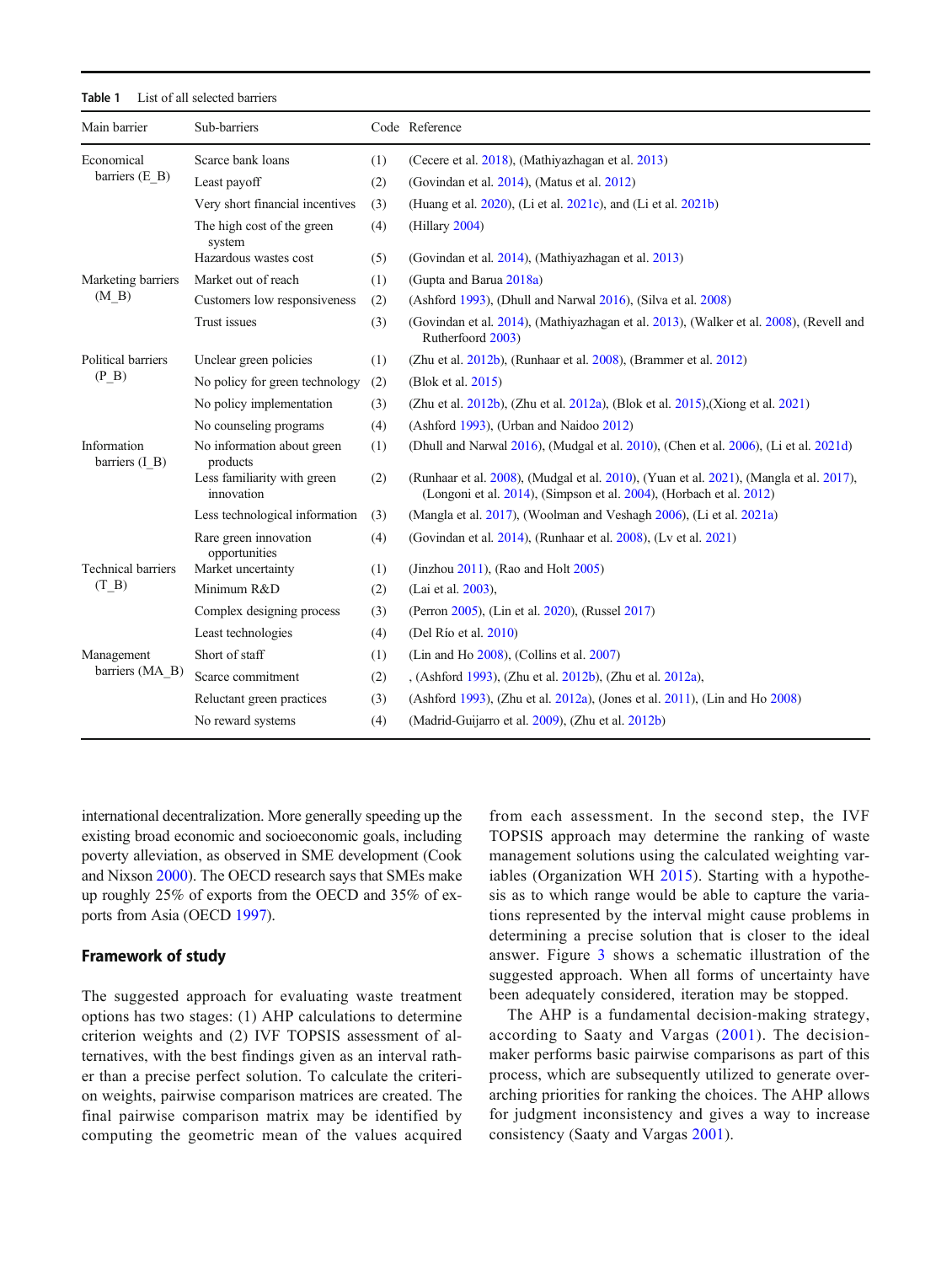#### <span id="page-5-0"></span>Table 2 List of strategies

|    | No. Approaches                                                                                                             | Reference                                                                                                                              |
|----|----------------------------------------------------------------------------------------------------------------------------|----------------------------------------------------------------------------------------------------------------------------------------|
| 1  | Designing research efforts to help SMEs apply green innovation                                                             | (Dangelico 2016), (Horbach et al. 2012), (Dangelico 2016)                                                                              |
| 2  | Coordination of awareness-raising and training initiatives in public<br>institutions for green innovation projects in SMEs | (Solazzo et al. 2016), (Mathiyazhagan et al. 2014)                                                                                     |
|    | Environmental management systems are being developed to track<br><b>SME</b> systems                                        | (Zhu et al. 2012b), (Zhu et al. 2012a), (Somsuk and Laosirihongthong<br>$2017$ ), (Lee et al. $2014$ ), (Johnstone and Hascic $2008$ ) |
| 2  | Establishment of a green logistics facility for small- and<br>medium-sized businesses                                      | (Somsuk and Laosirihongthong 2017), (Jabbour et al. 2015),<br>(Kannan et al. 2014), (Zhu et al. 2012a)                                 |
| 5  | To reduce environmental degradation, develop successful<br>government green programs                                       | (Govindan et al. 2016), (Kiss et al. 2013), (Arundel and Kemp 2009)                                                                    |
| 6  | Increase the number of green goods research projects                                                                       | (Govindan et al. 2014), (Govindan et al. 2016),                                                                                        |
| 7  | Entrepreneurial education on environment and green systems for SMEs                                                        | (Gupta and Barua 2017), (Mathiyazhagan et al. 2014)                                                                                    |
| 8  | Preparing human resources for green environmental performance                                                              | (Gupta and Barua 2018b), (De Medeiros et al. 2014), (Bliesner et al. 2014),<br>(Hanim Mohamad Zailani et al. 2012), (Corral 2003)      |
| 9  | Small- and medium-sized businesses (SMEs) should be given<br>government subsidies and incentives to create green goods     |                                                                                                                                        |
| 10 | All players must be associated with environmental protection and                                                           | (Somsuk and Laosirihongthong 2017), (Lee et al. 2014), (Eltayeb et al.                                                                 |

The AHP is created using the processes outlined below (Saaty, 1980):

- 1. Define the issue and establish the goal.
- 2. For each of the lower levels, use basic pair-wise comparison matrices.
- 3. Perform a consistency check.

procuring programs

4. Estimate the relative weights of each level's components.

The decision hierarchies may be structured based on a set of criteria stated in the right half. The chosen objectives are at the top of an AHP analysis, followed by certain long-term criteria. Environmental, economic, social, and technological objectives are among the priorities. The breakdown criteria enlarged from these sustainable requirements make up the third level. The relative relevance of the criteria is assessed using Saaty's (1980) nine-point scale (Table 2).

Furthermore, by breaking an issue down logically from the huge to the smaller and smaller, one may relate the little to the huge using basic paired comparison judgments. AHP has been used in a variety of decision-making scenarios. The following are the various stages of AHP:

- 1. Define the issue and set a goal for it.
- 2. Create a hierarchy starting at the top (objectives) and working down to the lowest level (criteria) (alternatives).

To discover the best human resource manager for an Indonesian telecoms company, Kusumawardani and Agintiara ([2015](#page-15-0)) employed type 1 fuzzy AHP-TOPSIS. They quantified utilizing triangular fuzzy numbers and utilized a geometric mean algorithm to compute the weights of criterion.

AHP-TOPSIS was merged in some studies with other extended fuzzy sets, like interval 2 fuzzy sets, PFS, intuitionist interval sets, hesitant fuzzy sets, and neutrosophic sets. AHP-TOPSIS was merged by Dogan et al. (2019) with a prevailing intuitionist fluid in which to select a suitable corridor for independent cars from 5 possibilities. Fifteen criteria were used in the decision-making issue. The computed weight was based on Pythagorean fuzzy AHP, and the final ranking was estimated in the decision-making by using Pythagorean fuzzy TOPSIS. In the AHP-TOPSIS type 2 fuzzy sets, Mathew et al. [\(2020\)](#page-16-0) selected four options based on four criteria for the optimum maintenance approach.

[2011](#page-15-0)), (Awasthi et al. [2010](#page-14-0)), (Zhu et al. [2012a\)](#page-16-0)

The fuzzy strategies employed in the literature, notably in the previous 5 years, are shown in the pie chart in Fig. [3.](#page-10-0) Type 1 fuzzy sets were utilized in 53 percent of the thirty-two studies analyzed, whereas internal valued type 2 fuzzy sets were employed in 16 percent.

MCDM approaches aim to achieve a delicate equilibrium between conflicting criteria or to outrank conflicting criteria. On the basis of these two main categories, aggregation techniques, and outranking approaches, many approaches have been presented. In this paper, we look at aggregation strategies that try to identify a middle ground between opposing requirements. As a result, any MCDM strategy that ignores any of these will do a disservice to the achievement of the overall goal.

## AHP-TOPSIS framework with fuzzy AHP

Using Fuzzy AHP and TOPSIS, the total vulnerability index of nodes in the water distributor network may be assessed and ranked. TOPSIS assumes that the best answer has the least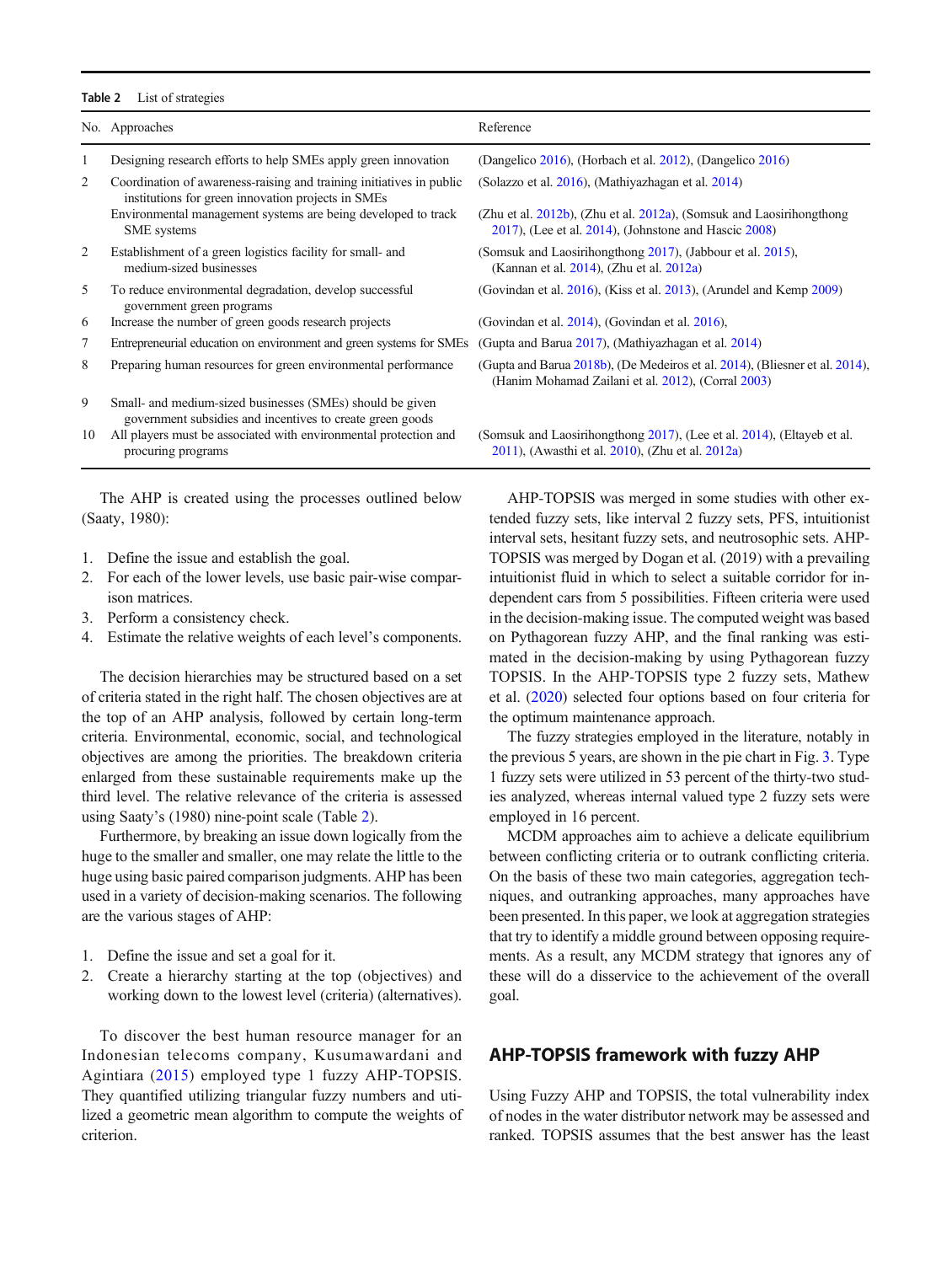Euclidian distance from the optimal positive solution and the longest Euclidian distance from the ideal negative solution. One of the most significant features of TOPSIS is that it allows trade-offs across criterion so that all criteria share the optimum solution where one criterion's deficit is offset by one's own strength. TOPSIS, on the other hand, has certain drawbacks in that it needs clearly defined criterion weights that are not taken into consideration in the technique. The incorporation of AHP into TOPSIS has been offered as a solution to this issue. This is a partial answer since AHP is subjective on its own since it needs experts to rate the criteria in order of priority (important) and might be prejudiced. This difficulty is solved in this work by using fuzzy AHP, which aids decision-making in the face of competing interests and uncertainty. It also considerably minimizes subjectivity and prejudice. The decision-makers' subjective nature cannot be totally eradicated. However, fuzzy AHP assures that it has no effect on the optimum solution. The combination of fuzzy AHP and TOPSIS assures that each criterion contributes its quota, as well as reducing the decision marker's bias and subjectivity.

Figure 1 interprets the framework of the study.

Various competing criteria and many options must be considered in a variety of real-world strategic choices and difficulties. In general, MCDM techniques incorporate both quantitative and qualitative elements, allowing decision-makers to employ the criteria that influence the selection. As a solution to choice and prioritizing difficulties, a variety of strategies with varying theoretical backgrounds have been presented. According to Mardani et al., the various forms of MCDM techniques in use have witnessed tremendous development in transportation decision-making.

The VIKOR technique, like the TOPSIS technique, is widely used to assess the automobile sector. In order to analyze the service performance of electric car sharing schemes, Xu et al. performed a study. The VIKOR method is taken into account throughout the study's analysis. Similarly, this strategy was utilized to find an alternative material for electric



vehicle instrument panels. In the aforementioned research, conventional fuzzy sets or crisp numbers/intervals were utilized.

The complexity of everyday concerns in real-life circumstances causes uncertainty and ambiguity in multi-criteria decision-making challenges. With extremely confusing information, the many criterion assessment challenge of assessing dangers associated in self-driving cars has become a difficult challenge.

Each strategy has its own set of limits and drawbacks that policymakers should consider. Alternative rankings may be presented via a variety of MCDM approaches. As a result, for real-world situations, a single methodology may no longer provide the optimum answer. A hybrid model has the potential to significantly increase the impact and dependability of solutions obtained by single models. Hybrid techniques allow you to improve the inadequacies of single models by combining many techniques, each with its own set of strengths and shortcomings. This study presents a unique hybrid model built upon AHP, an ideal solution-similarity order preferred technique for Vlse Kriterijumska Optimizatija I Kompromisno Resenje (TOPSIS) and (VIKOR). The innovative aspect of these techniques is the use of Pythagorean fuzzy sets to better handle the uncertainties associated with real-world situations and get more accurate answers for prioritizing dangers related with self-driving cars.

Gray relational analysis and a fuzzy methodology were used by Xue et al. to prioritize maritime traffic safety impacting elements of autonomous ship navigation.

According to the literature analysis, no research on the prioritizing of hazards associated with autonomous cars has been published. This MCDM issue is a real-world strategic decision dilemma with its own set of assessment criteria and dangers. As a result, another contribution may be the identification of AVs' hazards and particular criteria.

## Fuzzy AHP method

The fuzzy analytical hierarchy (AHP) process has proven to be extremely beneficial in many different decision-making criteria in fuzzy scenarios in recent years. The vast volumes of data use a crisp point estimation method for the fuzzy AHP priority derivation such as extension analyzing and nonlinear fuzzy preference programming (FPP). Fuzzy AHP was created to better manage such ambiguous and subjective input data than traditional MCDM algorithms. The fuzzy set theory is used by Fuzzy AHP to assist researchers and decision-makers to convert ambiguous and vague language input information from experts, such as the phrase "a lot more important," into specific decision intervals that are much easier to deal with by decision-makers. This is a vital feature to analyze adequately as project selection becomes increasingly global. This novel Fig. 1 The framework of the study study analysis contains the following paths: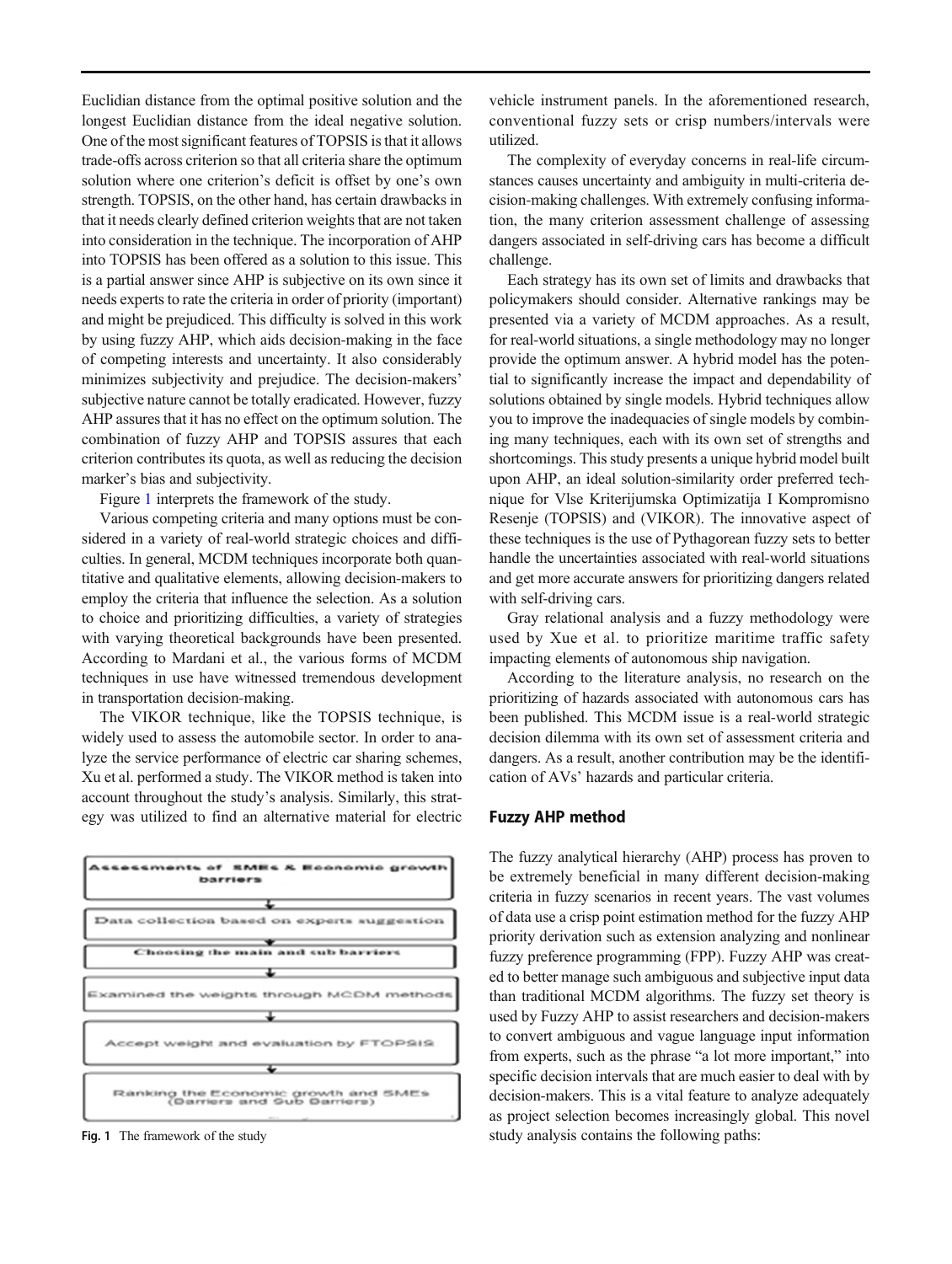Let a matrix be  $H = (h_{ek})_{n \times m}$ . Let a fuzzy number be  $F_{ek} = (a_{ek}, b_{ek}, c_{ek})$ :

- I. Using fuzzy numbers, formulate paired matrices.
- II. Use Eq.  $(1)$ ,  $(2)$ ,  $(3)$ , and  $(4)$  to acquire the results of fuzzy synthetic degree value  $(SEV_e)$ :

$$
SEV_e = \sum_{k=1}^{m} F_{ek} \otimes \left[ \sum_{e=1}^{n} \sum_{k=1}^{m} F_{ek} \right]^{-1}
$$
 (1)

s.t 
$$
\sum_{k=1}^{m} F_{ek} = \left(\sum_{k=1}^{m} a_{ek}, \sum_{k=1}^{m} b_{ek}, \sum_{k=1}^{m} c_{ek}\right) \text{ for } e
$$

$$
= 1, 2, 3, 4, 5, ..., n
$$
 (2)

$$
\sum_{e=1}^{n} \sum_{k=1}^{m} F_{ek} = \left( \sum_{e=1}^{n} \sum_{k=1}^{m} a_{ek}, \sum_{e=1}^{n} \sum_{k=1}^{m} b_{ek}, \sum_{e=1}^{n} \sum_{k=1}^{m} c_{ek} \right) (3)
$$

$$
\left[\sum_{e=1}^{n} \sum_{k=1}^{m} F_{ek}\right]^{-1}
$$
\n
$$
= \left(\frac{1}{\sum_{e=1}^{n} \sum_{k=1}^{m} c_{ek}}, \frac{1}{\sum_{e=1}^{n} \sum_{k=1}^{m} b_{ek}}, \frac{1}{\sum_{e=1}^{n} \sum_{k=1}^{m} a_{ek}}\right)
$$
\n(4)

III. Use Eq. (5) to obtain a degree of possibility  $SEV_k = (a_k,$  $b_k, c_k$ )  $\geq$   $SEV_e = (a_e, b_e, c_e)$ :

$$
V (SEV_k \ge SEV_e) = (SEV_e \cap SEV_k) = c_{s_k} (d)
$$
  
= 
$$
\begin{cases} 1, \text{ if } b_k \ge b_e \\ 0, \text{ if } a_e \ge c_k \\ \frac{a_e - c_k}{(b_k - c_k) - (b_e - a_e)}, \text{ otherwise} \end{cases}
$$
 (5)

where (d) is the intersection between  $c_{s_k}$  and  $c_{s_e}$  and  $(SEV_e \geq SEV_k)$  and  $(SEV_k \geq SEV_e)$  values are compared with  $SEV_e$  and  $SEV_k$ .

IV. Obtain minimum possibility degree  $d(e)$  of  $(SEV_k \geq 1)$  $SEV_e$ ):

where  $ek = 1, 2, 3, 4, 5, \ldots, k$ .

$$
(SEV \ge SEV_1, SEV_2, ..., SEV_k),
$$
  
for  $e = 1, 2, 3, 4, 5, ..., k$   

$$
= [(SEV \ge SEV_1) \text{ and } (SEV \ge SEV_2) \text{ and } (SEV \ge SEV_k)] = \min (SEV \ge SEV_e)
$$
  
for  $e = 1, 2, 3, 4, 5, ..., k$  (6)

Let:

$$
d'(B_e) = \min (SEV_k \ge SEV_e), \text{ for } e = 1, 2, 3, 4, 5, ..., k
$$

Then the weight vector is:

$$
W' = \left(d'(H_1), d'(H_2), d'(H_3), \dots, d'(H_n)\right)^T
$$
 (7)

where  $H_1$  (e = 1, 2, 3, 4, 5, ..., n) signifies n elements:

V. Vector is standardized as follows:

$$
W = (d(H_1), d(H_2), d'(H_3), \dots, d(H_n))^{T}
$$
 (8)

where  $W$  is a non-fuzzy weight.

## FTOPSIS approach

These two methodologyologies (the fuzzy analytical hierarchy process (FAHP) and fuzzy technique for ordering preference by similarity to ideal solution (FTOPSIS)) are applied in this work to present a two-phase model. With the FAHP approach, the FAHP criteria weights are estimated, while with the FTOPSIS approach, the rankings are produced. A thoroughly developed model, containing a wide range of performance measures, both theoretical and practical in nature, is assessed by FAHP techniques to calculate the weight of the criterion.

The TOPSIS approach was firstly developed in 1981 (90) by Hwang and Yoon. The TOPSIS approach is built on the basis of a common notion or relationship that could be beneficial or harmful in order to arrive at a satisfactory solution. A more advanced kind of TOPSIS (fuzzy-based TOPSIS) is utilized in this experiment, and TOPSIS iterations and outcomes are proven to be more trustworthy and consistent with this method. With the set theory of Fuzzy, we can try to get all the undefined and uncomplete information that is available in the fuzzy environment (91). While other methods for ranking and evaluating linguistic factors are far more difficult, this strategy is more beneficial. The triangular fuzzy numbers (TFNs) were employed in this research to determine the possibilities available for each criterion.

The following measures display TFN-based linguistic variables shown in Table [3](#page-8-0):

Step I. Let  $A=(a 1, a 2, a 3)$  and  $B=(b 1, b 2, b 3)$  be the 2 fuzzy numbers; then the mathematical connection is:

$$
\widetilde{A} + \widetilde{B} = (a_1, a_2, a_3) + (b_1, b_2, b_3)
$$
  
=  $(a_1 + b_1, a_2 + b_2, a_3 + b_3)$  (9)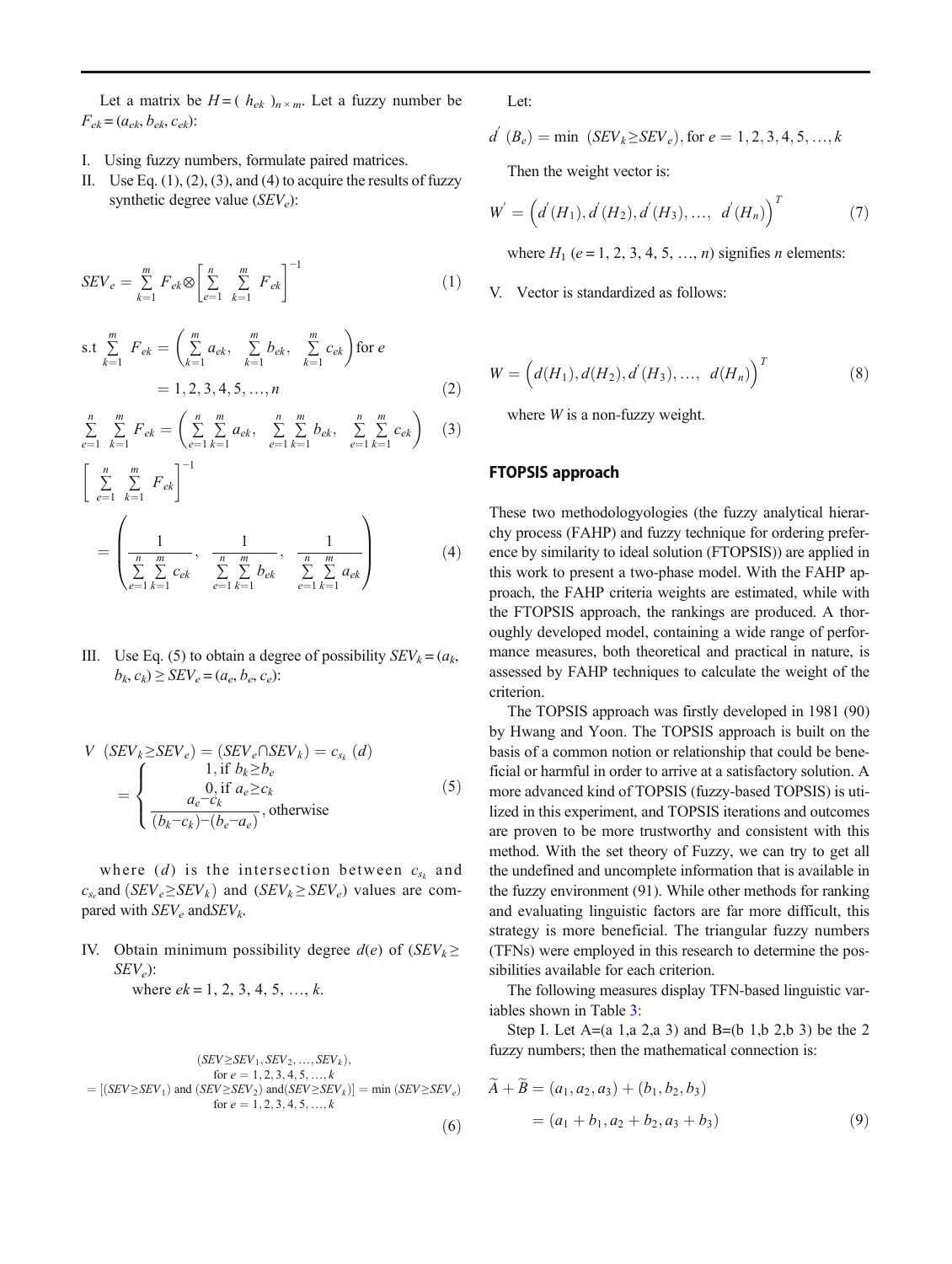<span id="page-8-0"></span>
$$
\widetilde{A} \times \widetilde{B} = (a_1, a_2, a_3) \times (b_1, b_2, b_3) = (a_1b_1, a_2b_2, a_3b_3)(10)
$$

Step II. Let  $\widetilde{A}_e = (a_{e1}, a_{e2}, a_{e3})$  be a T.F.Ns for  $e \in I$ . The standardized fuzzy sum of each  $\widetilde{A}_e$  is then displayed as:

$$
\widetilde{R} = [r_{ek}]_{m \times n} \tag{11}
$$

where  $e = 1, 2, 3, ..., m$  and  $k = 1, 2, 3, ..., n$ 

Advantage considerations: The fuzzy standardization methodology is considered as a proactive objective function, i.e.,

$$
r_{ek} = \left(\frac{a_{1ek}}{a_{3k}^*}, \frac{a_{2ek}}{a_{3k}^*}, \frac{a_{3ek}}{a_{3k}^*}\right) \tag{12}
$$

where  $a_{3k}^* = \max a_{3ek}$ , is it a benefit type criterion?

As the negative optimal solution (i.e., costs criteria), the fuzzy normalization method is adopted:

$$
r_{ek} = \left(\frac{\overline{a_{1k}}}{a_{3ek}}, \frac{\overline{a_{1k}}}{a_{2ek}}, \frac{\overline{a_{1k}}}{a_{1ek}}\right) \tag{13}
$$

 $a_{1k}^-$  = men  $a_{1ek}$  Is cost type measures.

Step III. The fuzzy measured normalized based on the decision hypothesis.

$$
\widetilde{V} = \left[v_{ek}\right]_{m \times n} \tag{14}
$$

 $e = 1, 2, 3, \ldots, m$  and  $k = 1, 2, 3, \ldots, n$ Here,  $v_{ek} = r_{ek} \times w_k$ .

Step IV. Calculate the difference between the fuzzy ideal (  $d_e^+$ ) and fuzzy negative ( $d_e^-$ The) ideal solutions:

$$
d_e^* = (\nu_1^*, \nu_2^*, \nu_3^*, \dots, \nu_n^*)
$$
\n(15)

where  $V_k^* = (1, 1, 1)$   $k = 1, 2, 3, ..., n$ .

$$
d_e^- = (\bar{v_1}, \bar{v_2}, \bar{v_3}, \dots, \bar{v_n})
$$
\n(16)

where  $V_k^- = (0, 0, 0)$   $k = 1, 2, 3, ..., n$ .

| Table 3 TFN-based    |  |
|----------------------|--|
| linguistic variables |  |
|                      |  |

| $19000 - 1111$<br>linguistic variables | No. | Responsive linguistics | TFNs    |  |  |
|----------------------------------------|-----|------------------------|---------|--|--|
|                                        | 1   | Too low (TL)           | (1,2,3) |  |  |
|                                        | 2   | Low (L)                | (2,3,4) |  |  |
|                                        | 3   | Moderate low (ML)      | (3,4,5) |  |  |
|                                        | 4   | Moderate (M)           | (4,5,6) |  |  |
|                                        | 5   | Standard (S)           | (5,6,7) |  |  |
|                                        | 6   | Moderate standard (MS) | (6,7,8) |  |  |
|                                        | 7   | Better (B)             | (7,8,9) |  |  |

Here, the distance between  $\widetilde{A} = (a_1, a_2, a_3)$  and  $\widetilde{B} = (a_1, a_2, a_3)$  $(a_2, a_3)$  is presented as:

$$
d\left(\widetilde{A}, \widetilde{B}\right) = \sqrt{\frac{1}{3}\left[\left(a_1 - b_1\right)^2 + \left(a_2 - b_2\right)^2 + \left(a_3 - b_3\right)^2\right]}
$$
(17)

Step V. Develop the closeness constant  $(CC_e)$  of each alternate:

$$
CC_e = \frac{d_e}{d_e^* + d_e} \tag{18}
$$

Step VI. Calculate the appropriate equivalents and select them. It will provide equivalent ratings of the best and worst ways to use the FTOPSIS process phases.

#### Data

Secondary data was collected from publications and the World Bank. The evaluation of the SME sector's performance regarding financing is the first element of the report, using the MCDM methods including (FAHP) and (FTOPSIS) techniques to examine the data. The findings are divided into sections as shown below.

## Results and discussion

The idea of CE was established by Pearce and Turner (1989) in the literature to explain economic and environmental issues. Industrial ecology promotes resource conservation, waste reduction, and the use of environmentally friendly technology (Andersen [1997,](#page-14-0) [1999](#page-14-0)).

Because of the depletion of natural resources and the relevance of social concerns, sustainability has become a need in business policies and plans (Luthra and Mangla [2018](#page-15-0)). Stakeholders are pressuring businesses to combine supply chain strategies with sustainability concepts in order to improve environmental, social, and economic performance by allowing material management and information to interact (Luthra et al., [2018](#page-15-0)).

The triple bottom line approach is reflected in the content of SSCM, which includes environmental, social, and economic advantages (Carter and Rogers [2008](#page-14-0)). It tries to reduce resource use and negative environmental impacts, as well as trash generation (Sarkis et al. [2011\)](#page-16-0).

From there, this research focuses on a challenge in the CE, namely the site selection challenge for e-waste collection centers in long-term supply chains. The goal of this research is to use the relationship between CE and sustainability to tackle the challenge of selecting a sustainable site for a collection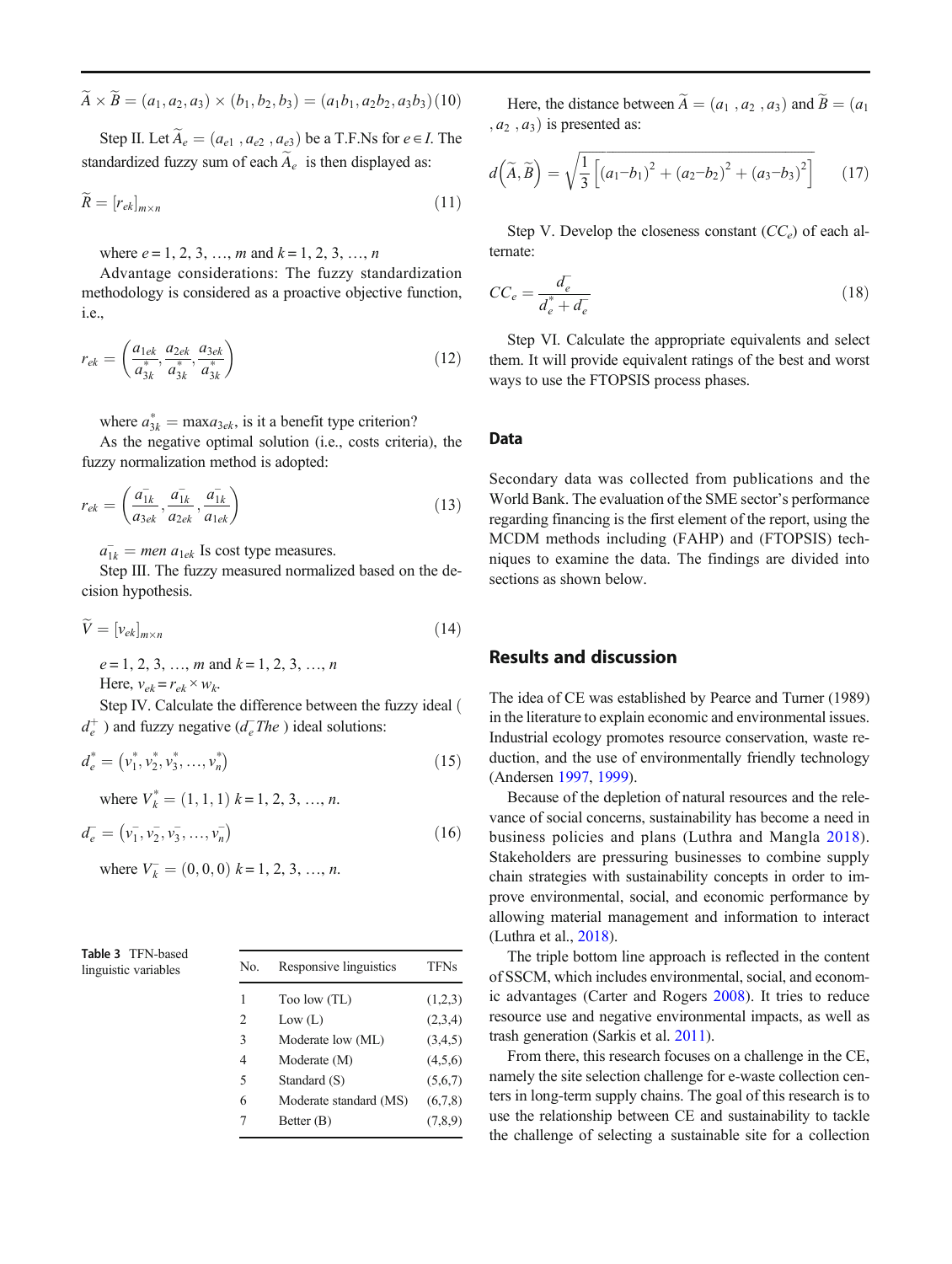center. As a result, criteria based on the triple bottom line method are included in the criterion list.

Fuzzy AHP and Fuzzy TOPSIS were utilized in the study to evaluate hurdles to sustainable practice services in SMEs using a hybrid analysis approach. Various techniques for overcoming the challenges to SME ecologically responsible financial and business activities sustainable design have been offered in this study. The United Arab Emirates is doing a similar initiative in which green business activities are introduced to SMEs. The United Arab Emirates possesses oil reserves of roughly 266.4 billion barrels, which account for around 22% of worldwide funds. The GDP of the United Arab Emirates is around US\$795.58 billion, and the country's economy is mostly based on oil and natural gas production.

It generated 617,500 jobs, or 10.4% of total employment, including indirectly supported jobs, and 317,500 jobs, or 5.4 percent of total employment, directly.

In the coming decades, it is probable that the importance of tourism for the economy of the UAE would rise more. The investment in the tourist sector in the next 10 years will increase annually to AED 74.5 billion (\$ 20,3 billion) of travel and tourism in 2027, which represents 11.2 percent of the nation's overall investment. The cost of recreational expenses is expected to climb by 4.8 percent per year in 2027 to 191.5 billion AED (52 billion dollars), while business expenses to AED 49.2 billion (13.4 billion dollars) would likely increase annually by 4 percent Tourism and Economy [2017](#page-16-0)). Dubai plans to attract 20 million international tourists on its own by 2020 (UAE Government).

#### Fuzzy AHP results

The main barrier results have been discovered by the fuzzy AHP program illustrated in Fig. 2. Expert evaluation and research have identified six main barriers to green product creation. The absence of technical skills has a negative effect on the green innovation initiatives of the firm. The company or organization, which has extensive R&D, funding, and longterm development, has revolutionary green goods. The longterm viability of any SME hinges on its opportunity to access the environment. Technological scarcity and a dynamic green technology market are types of economic obstacles (Pinget et al. [2015\)](#page-16-0). Long-term economic, environmental, and social feasibility are all factors in environmental research and development according to Fig. 2. We analyze income, R&D, environmental harm, the market for green technology for SMEs, and well-being.

This research examines the challenge of selecting a collecting location in a sustainable supply chain. Assembling is the initial step in the reverse production and logistics systems offers several benefits in terms of economics, social issues, and the environment. Figure 2 states the priority weights given to the selected barriers. The conclusions of this study are

expanded upon with management ramifications, which are backed up by previous research. The deployment of smart cars has the potential to reduce transportation costs, which has been identified as the most significant factor for a long-term collection center site solution.

Furthermore, autonomous vehicles allow businesses to save money on labor, optimize time, and offer safe transportation for e-waste collection. This aligns with Hasan et al.'s [\(2020\)](#page-15-0) findings, which found that autonomous automobiles address environmental problems via creative and safe transportation. Additionally, by using big data management, collecting expenses may be reduced. Smart planning allows for long-term solutions by lowering e-waste collection expenses. This aligns with the views of Babar and Arif [\(2017\)](#page-14-0), who advocated for smart planning using big data management to account for budgetary constraints.

The lowest land cost, investment cost, and personnel cost are the primary reasons why this is the greatest option among all. Because it has the greatest link to a city, Gaziemir is the second-best option. Furthermore, Gaziemir's personnel has the greatest level of education and qualification of any of the options.

Finally, as compared to other options, Gaziemir provides tax benefits since the industrial free zone has reduced tax rates. In the decision-making process, transportation costs and distances, as well as collection costs, are more important than tax rates.

The following consequences may be generated for policymakers' viewpoints.

Extended producer responsibility-related regulations should be enforced by governments to reduce the quantity of electronic waste. Organizations have complete or partial responsibility for end-of-life items under this law. Government incentives may also be granted to electronics manufacturer groups in order to enhance product design based on EPR concerns.

Governments and local governments should adopt a set of guidelines to aid in the collecting of e-waste. This is consistent with Kumar et al.'s ([2020](#page-15-0)) findings, which say that



Fig. 2 Ranking of barriers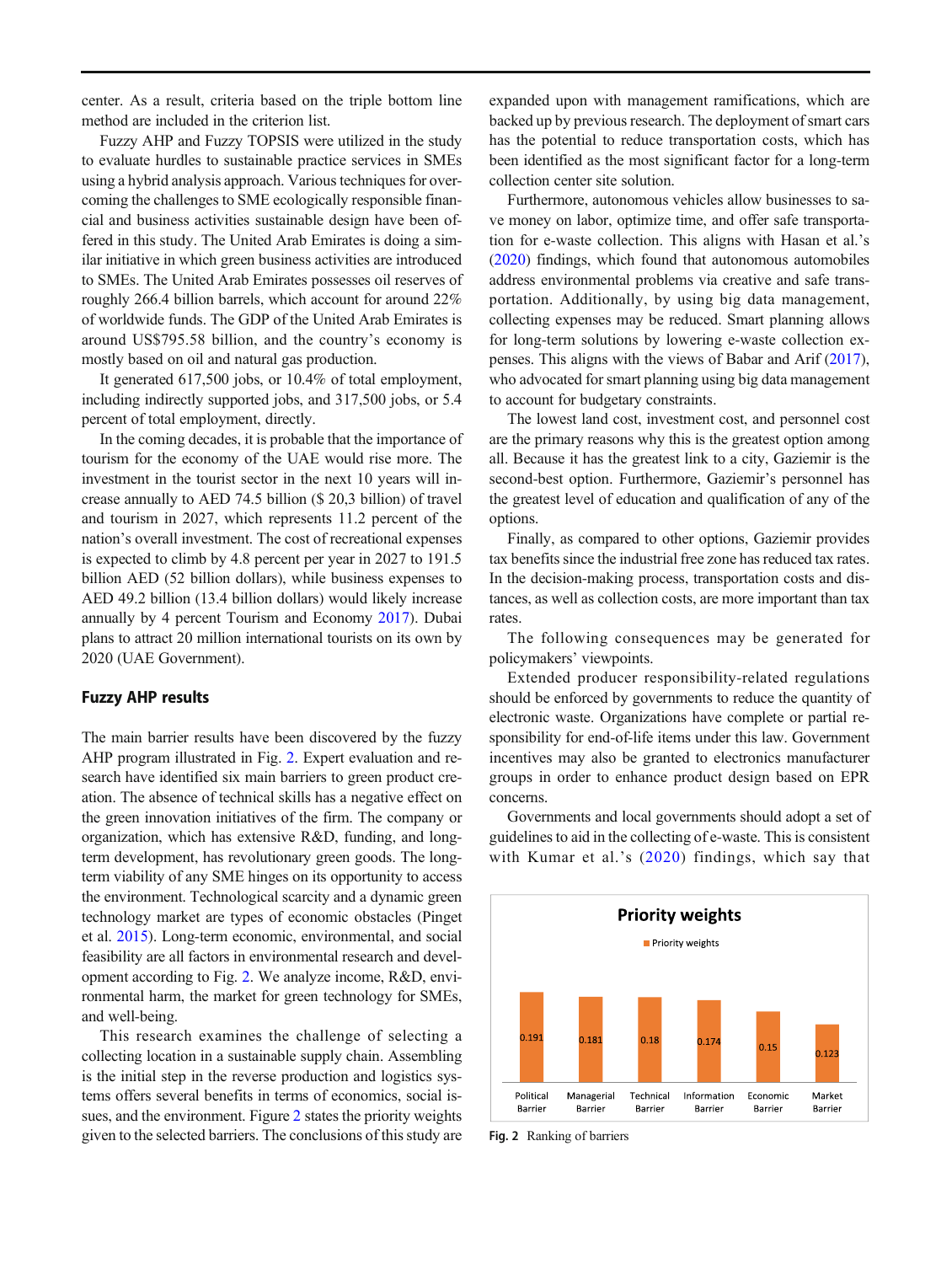<span id="page-10-0"></span>

Fig. 3 Economic barriers (EB)

policymakers should design laws based on long-term concerns.

The placement of collecting centers may also be regulated by policymakers. The suggested framework may be used to evaluate the performance of current collection centers as well as to open new collection centers.

#### Fuzzy AHP sub-barrier results

Environmental research funding (R&D) is used to determine long-term economic, environmental, and social feasibility. We examine income, research and development, ecological impact, market insufficiency, and welfare when evaluating green products. MB1, with a weight of 0.212, and lack of knowledge and comprehension (MB3), with a weight of 0.390, were recognized as important sub-barriers from the MB perspective (as shown in Fig. 4).

This reveals a significant restriction to green innovation in the United Arab Emirates because of a government update policy (PB2), which weighs about 0.390. According to Fig. 5, the second major obstacle is the lack of training and consultation programs, whereas environmental policies (PB3) and the inadequate training and consultation programs (PB4) constitute the less essential sub-barriers. Green innovation is anticipated from the government. The categorization of sub-obstacles surrounding political



Fig. 4 Market barriers (MB)



Fig. 5 Political barriers (PB)

barriers is shown in Fig. 5 (PB). For long-term economic, environmental, and social viability, environmental research and development (R&D) is required. In the case of green technology, income, R&D, environmental harm, and political restrictions all pertain to financial development.

According to Fig. 6, the results suggest that a critical 0.0000 weight substrate is a lack of technical data (IB3), which is associated with a negative attitude (IB1), economic repercussions, environmental, and social feasibility. For economics, insufficient information (IB2) and incapacity apply to income, R&D, environmental harm, and political hurdles (IB4). Green innovations are unable to transform small- and medium-sized businesses into sustainable innovation activities due to a lack of technical skills. At the same time, neither employers nor contractors are aware of long-term regulations and procedures. As a result, it is unable to identify environmental viewpoints.

Figure [7](#page-11-0) depicts the categorization of knowledge barriers into sub-barriers (IB).

The 0.271-weight shortfall in R&D capabilities (TB2) has been defined as the main sub-barrier to green development in SME innovation in this technical barrier forecast (as illustrated in Fig. [7\)](#page-11-0). Simultaneously, small- and medium-sized firms (TB1) are described as technological and market uncertainties. Because the United Arab Emirates is a poor country with



Fig. 6 Information barriers (IB)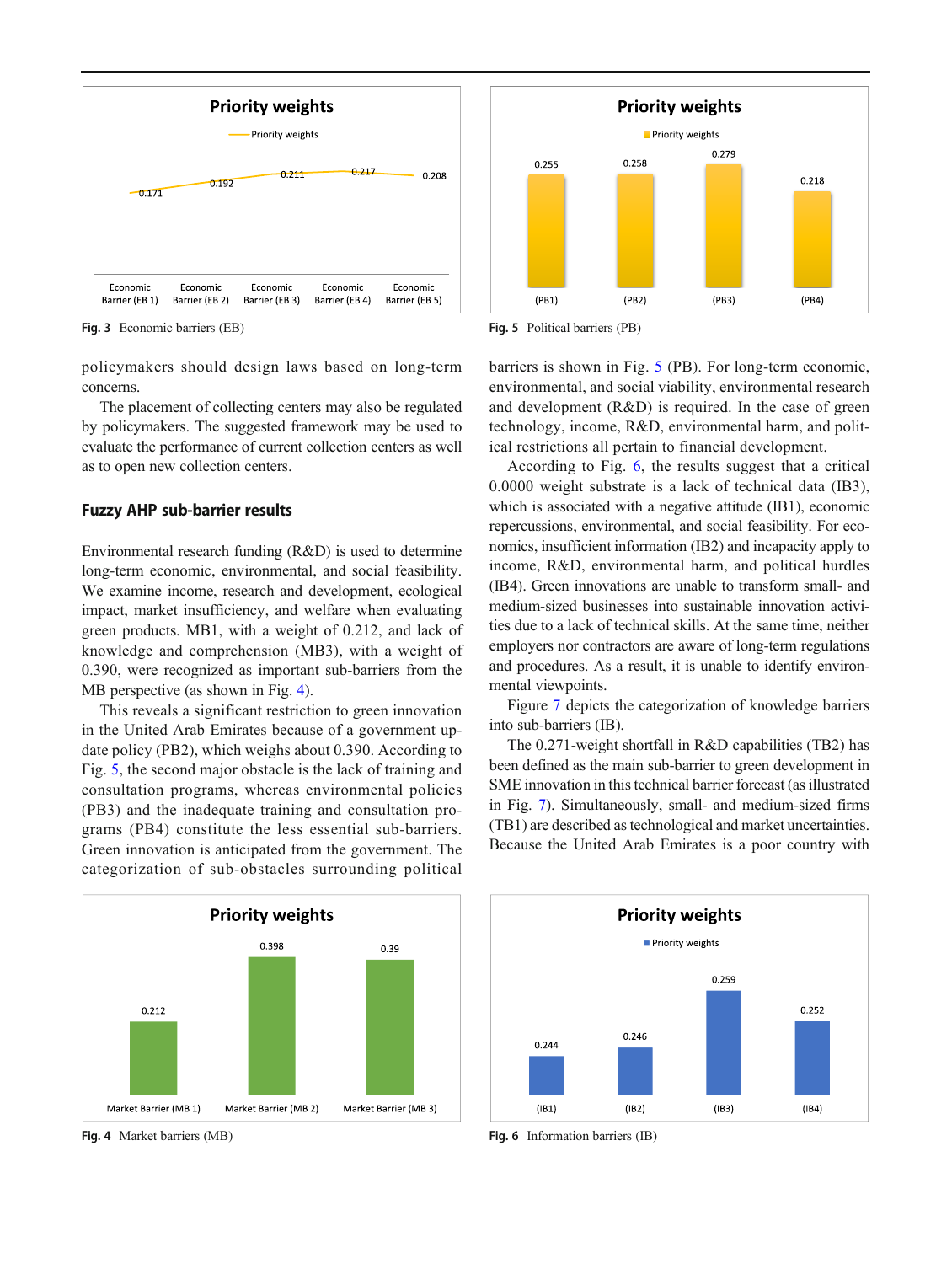<span id="page-11-0"></span>

Fig. 7 Ranking and sub-barrier weights

limited technology resources, the government will have to make significant efforts to integrate green light.

Resistance to sustainable ways (MAB3), which has a weight of 0.290, is already recognized as a considerably more widespread green technology barrier among SMEs (as shown in Fig. 8). The remaining issues were categorized as a lack of participation (MAB2), inadequate resources (MAB1), and a lack of incentive systems (MAB1) (MAB4).

#### The cumulative performance of the sub-carriers

In this part, the weights of twenty-five sub-carriers were measured, regardless of their size. The ultimate ranking of these wide barriers is presented in Fig. [3](#page-10-0). The research showed that the 0.0527 environmental policy (PB3) is the most effective barrier, followed by 0.0518 weighted devotion (MAB2) and 0.0507 green procurement (MAB3) in Fig. 8.

The following sub-barriers have been identified in Table [4](#page-12-0): In the United Arab Emirates, green innovation is being delayed by what is known as the sub-barriers for SMEs.

## FTOPSIS

This research presented a number of techniques for overcoming the primary barriers to green innovation in SMEs in the



Fig. 8 Ranking and weight of sub-barriers concerning the managerial barriers

United Arab Emirates. The Soft TOPSIS method is used to describe and rank green engineering methods in this way. With the TFN level, this process research generated a fluid evaluation matrix.

The following are the ways for overcoming hurdles in green innovation exercises:

According to Table [5](#page-12-0). S1, 1st place: Establishment of renewable technology research activities in SMEs S1 was the top priority to address the major obstacles to green innovation development in small- and medium-sized enterprises in the United Arab Emirates. 2nd position: Transforming green product manufacturing R&D standards (S6). The S6 has been the second most popular method for small- and medium-sized businesses to address renewable innovation hurdles. Development of effective government green policies on mitigating the deterioration of the environment (S5): third place. The S5 was selected as the third best way to overcome obstacles to green innovation by small- and medium-sized firms. Development of SME monitoring environmental management systems (S3): 4th position. The S3 was the fourth significant development and overcoming green innovation obstacles for SME. The fifth place is to establish a SME ecologistics center (S4). The PS4 is the sixth most important technique to overcoming green innovation obstacles for SMEs. The government would give incentives and possibilities for SMEs to make green items (S9): 6th place. The S9 is listed as the sixth most important approach for SMEs in the United Arab Emirates to embrace green innovation techniques. The 7th place for including all participants in resource preservation and procurement activities (S10). The S10 approach for breaking down obstacles to green innovation came in eighth place. SME sustainability training and renewable procurement (S7): 8th rated. In the United Arab Emirates, SMEs ranked S7 sixth in significance for green innovation development. For overcoming challenges in developing green innovation practices, S8 was regarded as the least important approach. Every one of the dynamic characteristics that contribute to SME performance in a downturn is linked to actions that might help or hurt survival chances. There is no doubt that the growing economic forces of SMEs have a significant influence on both financial and nonfinancial indices in terms of economic quality. Furthermore, competitive forces play a key role in enhancing the United Arab Emirates' economic efficiency.

## **Discussion**

In OPEC's economic strategy, the United Arab Emirates is the world's top generator of GDP of 684 billion dollars and 16% of the world's oil reserves. According to Forbes magazine, oil products represent 87% of expenditure revenue, 42% of overall GDP, and 90% of all exports. According to the IMF, in 2019, the budget deficit of the United Arab Emirates would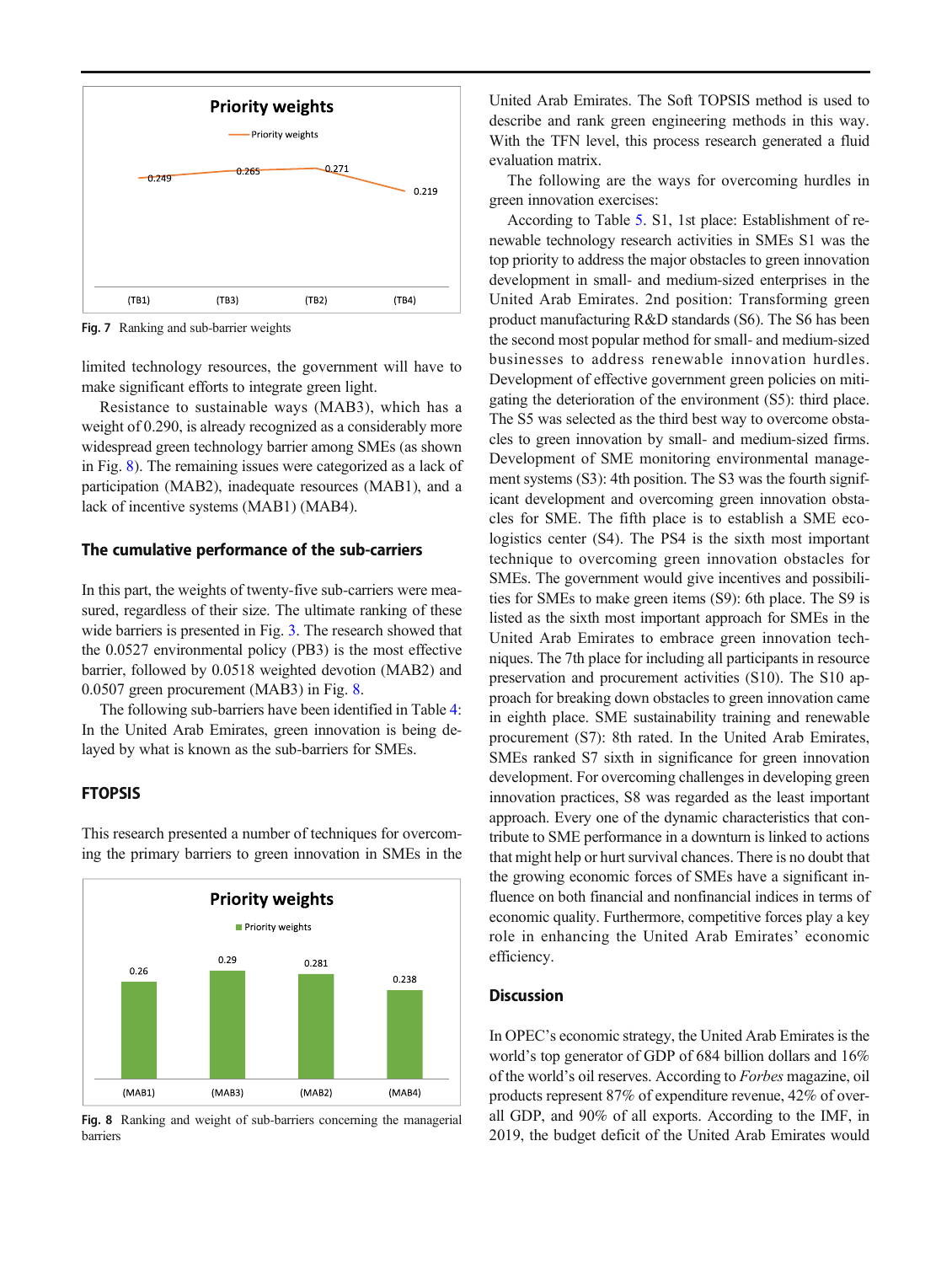#### <span id="page-12-0"></span>Table 4 Weight and average sub-barriers

| <b>Barriers</b>          | <b>Barrier</b><br>weight | Sub-barriers                                                                | Priority<br>weights | Global sub-barrier<br>weight | Ranking |
|--------------------------|--------------------------|-----------------------------------------------------------------------------|---------------------|------------------------------|---------|
| Economic barriers        | 0.151                    | H <sub>21</sub> . Bank loans are inaccessible                               | 0.17                | 0.0295                       | 24      |
|                          |                          | Less pay                                                                    | 0.193               | 0.0327                       | 22      |
|                          |                          | Lack of subventions and opportunities                                       | 0.21                | 0.0359                       | 20      |
|                          |                          | High costs of a green program<br>High costs of disposing of hazardous waste | 0.216               | 0.0368                       | 19      |
|                          |                          |                                                                             | 0.202               | 0.0357                       | 21      |
| Market complications     | 0.124                    | Incapable of market access                                                  | 0.216               | 0.0258                       | 23      |
|                          |                          | Lack of response from customers                                             | 0.396               | 0.0484                       | 6       |
|                          |                          | Untrustworthy                                                               | 0.391               | 0.0476                       | 8       |
| Political challenges     | 0.192                    | Broad green approaches                                                      | 0.255               | 0.0499                       | 7       |
|                          |                          | Implementation of green policy                                              | 0.258               | 0.0503                       | 4       |
|                          |                          | Lack of government policy on green technology<br>upgrades                   | 0.279               | 0.0543                       | 1       |
|                          |                          | Lack of educational services and outsourcing                                | 0.218               | 0.0418                       | 16      |
| Information              | 0.174                    | Lack of general understanding                                               | 0.244               | 0.0423                       | 14      |
| obstruction              |                          | Lack of perspective                                                         | 0.246               | 0.0424                       | 13      |
|                          |                          | Lack of information on infrastructure                                       | 0.259               | 0.0445                       | 10      |
|                          |                          | Knowledge deficit                                                           | 0.252               | 0.0432                       | 12      |
| <b>Technical barrier</b> | 0.185                    | Uncertainty over technology and the market                                  | 0.249               | 0.0398                       | 11      |
|                          |                          | Deficiency of research and development capacity                             | 0.265               | 0.0434                       | 5       |
|                          |                          | Nonexistence of research and development capability                         | 0.271               | 0.0416                       | 9       |
|                          |                          | No technologies                                                             | 0.219               | 0.0347                       | 17      |
| Managerial hurdles       | 0.182                    | Human capital deficit                                                       | 0.26                | 0.0355                       | 18      |
|                          |                          | Engagement difference                                                       | 0.29                | 0.0517                       | 2       |
|                          |                          | Unwillingness to adjustment to green exercises                              | 0.281               | 0.059                        | 3       |
|                          |                          | Few remuneration schemes                                                    | 0.238               | 0.0416                       | 15      |

Source: author findings

fall by 7.8% due to lower oil prices, although the level of nonoil exports would increase by 2.6%. These numbers are both shocking and disturbing but reveal the vulnerability of the economy because of its reliance on oil exports. The main reason for choosing the United Arab Emirates is to see how the government responded to the 2014 oil price crisis; will the

| Table 5 | Approaches for lessening barriers to in SMEs |  |  |  |  |  |  |
|---------|----------------------------------------------|--|--|--|--|--|--|
|---------|----------------------------------------------|--|--|--|--|--|--|

|                 | Code Approach                                                                                                                    | $(d^+_a$       | $(d_a^-)$        | CCi              | Rank |
|-----------------|----------------------------------------------------------------------------------------------------------------------------------|----------------|------------------|------------------|------|
| S <sub>1</sub>  | Developing research exercises for implementing green innovation in SMEs                                                          | $\Omega$       | 13.7843 1        |                  |      |
| S <sub>2</sub>  | Establishing knowledge-raising and training activities at public agencies to raise awareness of green<br>technologies among SMEs | 12.4739        | 1.292            | $0.0939$ 9       |      |
| S <sub>3</sub>  | Develop environmental management systems for SME monitoring                                                                      | 5.2914         | 8.5194           | $0.6169$ 3       |      |
| S <sub>4</sub>  | Establishment of green logistics facilities for SMEs                                                                             | 7.3449         | 6.4403           | $0.4672 \quad 5$ |      |
| S5              | Government-led implementation of ambitious green policies to minimize environmental degradation                                  | 5.2037         | 8.6026           | $0.6231$ 4       |      |
| S6              | Strengthen research and development (R&D) activities for renewable goods                                                         | 1.9161         | 11.8882 0.8612 2 |                  |      |
| S7              | Education people in business in sustainability practices and renewable procurement for SMEs                                      | 11.8829        | 1.9131           | 0.1387 8         |      |
| S8              | Training of human resources to green innovation                                                                                  | 13.2332 0.5574 |                  | $0.0404$ 10      |      |
| S <sub>9</sub>  | The State will offer discounts and opportunities for green goods to SMEs                                                         | 9.4487         | 4.3623           | $0.3159$ 6       |      |
| S <sub>10</sub> | Involving all players in and purchasing sustainable protection programs                                                          | 10.599         | 3.2115           | 0.2325 7         |      |

Source: author findings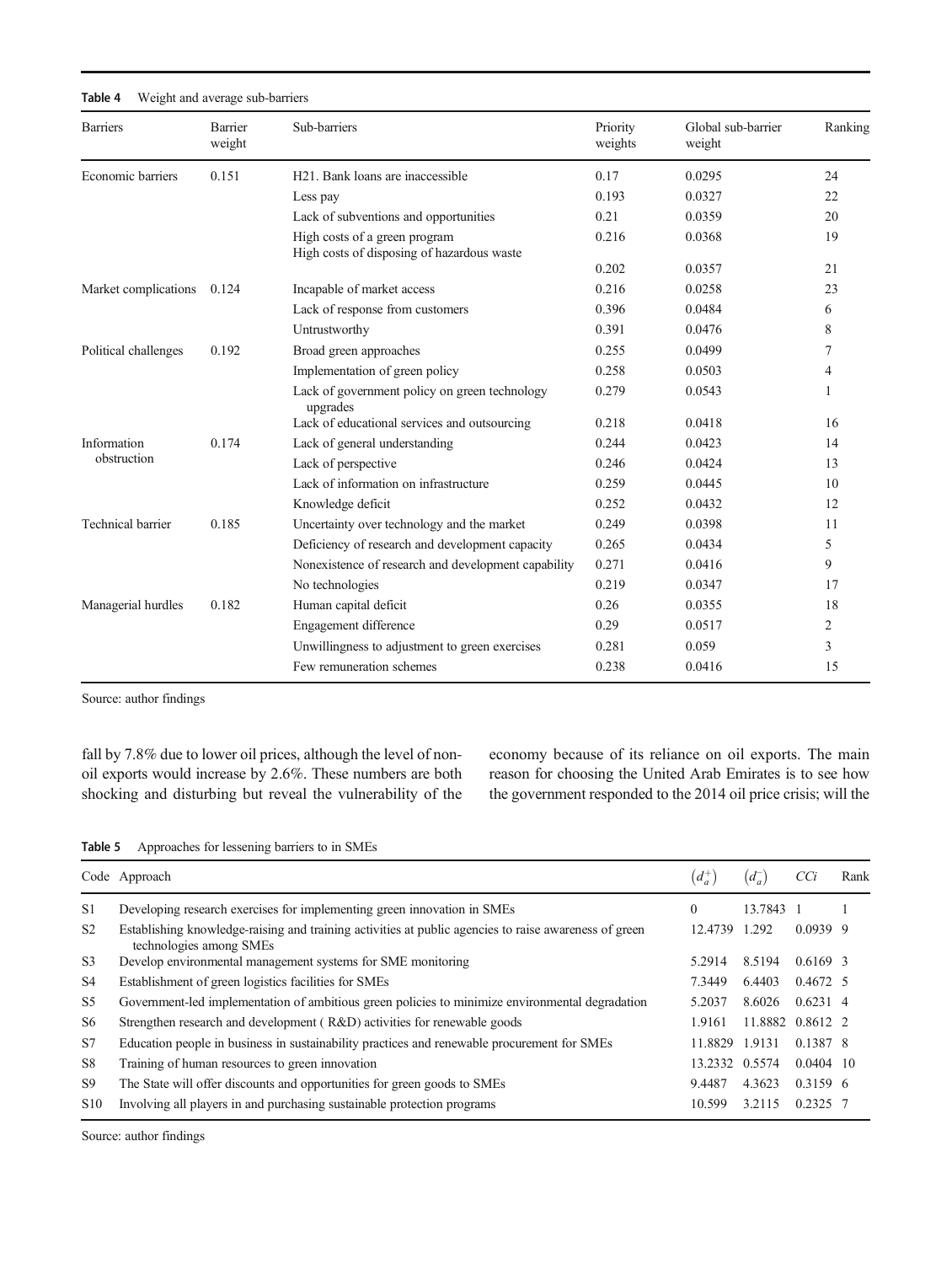<span id="page-13-0"></span>UAE government rearrange its economic dynamics? In view of the United Arab Emirates Government's developing financial challenges, we seek to offer significant ways to monitor the economic deterioration process. The current study, on the other hand, adds to the existing literature in a number of ways: Initially, this is the very first paper to analyze the effects of non-petroleum exports on the industry of the United Arab Emirates on the basis of its principles and notions. One likely cause is from the fact that the United Arab Emirates' economy is nearly entirely focused on oil, causing environmental damage and impeding overall financial development.

According to these data, advances in green technology tend to have an impact on overall factor efficiency, which may be explained in three ways. To begin, businesses engage in green technology development strategies that are guided by the benefit maximization concept.

When the globe faces severe environmental concerns such as climate fluctuation and ozone depletion, both end-users and corporate customers raise environmental issues. As a result, green engineering activities among suppliers have improved. Previous research has shown that this kind of effort may assist increase product and business efficiency. By analyzing organizational customers' data, we determined that suppliers' green improvement actions often result in favorable relationship outcomes.

As a result, we aimed to identify customer and partnership factors influencing the beneficial benefits of supplier green innovation. The results of a green innovation supplier were considered to have at least four elements. First, the connection will improve if customers take part in the invention phase of the supplier. Second, tight informal connections are likely to gain more from green innovation programs for suppliers as suppliers and customers share the same thinking and ideals and exchange more info.

## Conclusion and policy implications

The backbone of the economy is often praised as small- and medium-sized firms. There is broad agreement on their important contribution to green economic growth.

SMEs make upwards of 55% of GDP and therefore more than 65% of total jobs in the high-income countries. In lowincome nations, over 60% of GDP and more than 70% of the total work opportunities are in excess of 95%, whereas in middle-income countries, small- and medium-sized enterprises contribute about 70% of the overall employment level. Moreover, in terms of its commitment to GDP, the working age and fare improvement, the SME segment is the basis of Pakistan's economy. Access related to the economy is a vital driver in establishing the SME division, therefore stimulating the country's economic growth.

A number of nations are actively transforming their SMEs and implementing green engineering operations in order to overcome the hurdle.

To support the present analysis study researchers, hybrid choices, such as AHP with fuzzy approaches and TOPSIS with fuzzy approaches, were recommended to resolve the analysis gap. This may help identify and analyze the major roadblocks to green innovation uptake, as well as provide strategies for overcoming them. With the support of the previous literature analysis and five highly trained and experienced specialists, the researchers proposed the format of this research study for SMEs in the United Arab Emirates. In this investigation, the main six impediments were identified.

The AHP approach was used to identify the principal obstacles and sub-barriers. Political barriers (PB) are the most significant impediments, according to the findings. The soft TOPSIS method was then used to rank several techniques for overcoming such challenges.

This is a thorough examination, and there are certain flaws in the study that may be investigated more in the future. This research was carried out at green innovation SMEs in the United Arab Emirates. This study will also aid in the comparison of small- and medium-sized businesses in the United Arab Emirates to those in other nations. Furthermore, the application of effective technological innovation in SMEs in each country faces its own set of hurdles. Finally, this study will be used to evaluate green innovation techniques and major roadblocks in the market for small- and medium-sized businesses. More research on this topic may be done in a larger perspective.

## Policy implications

In particular, where the system impedes adequate financial provision for terms and conditions suited to the development stage of the SME industry, governments need to play an important role in helping the SME sector:

- Government action to promote small- and medium-sized enterprises should be carefully targeted to make a banking system function efficiently and encourage the sector to take an active role in SME financing. Banking systems should, whenever necessary, be modified according to market principles.
- Governments also should increase their awareness of the range of funding possibilities available from officials, private investors, and banks, among businesses. In poor nations, microcredit and microfinancing systems play an essential role, and efforts should be made to improve their efficiency and dissemination.
- Policymakers must also ensure that the tax system will not disadvantage small- and medium-sized enterprises unintentionally. They should also assess the legal, fiscal, and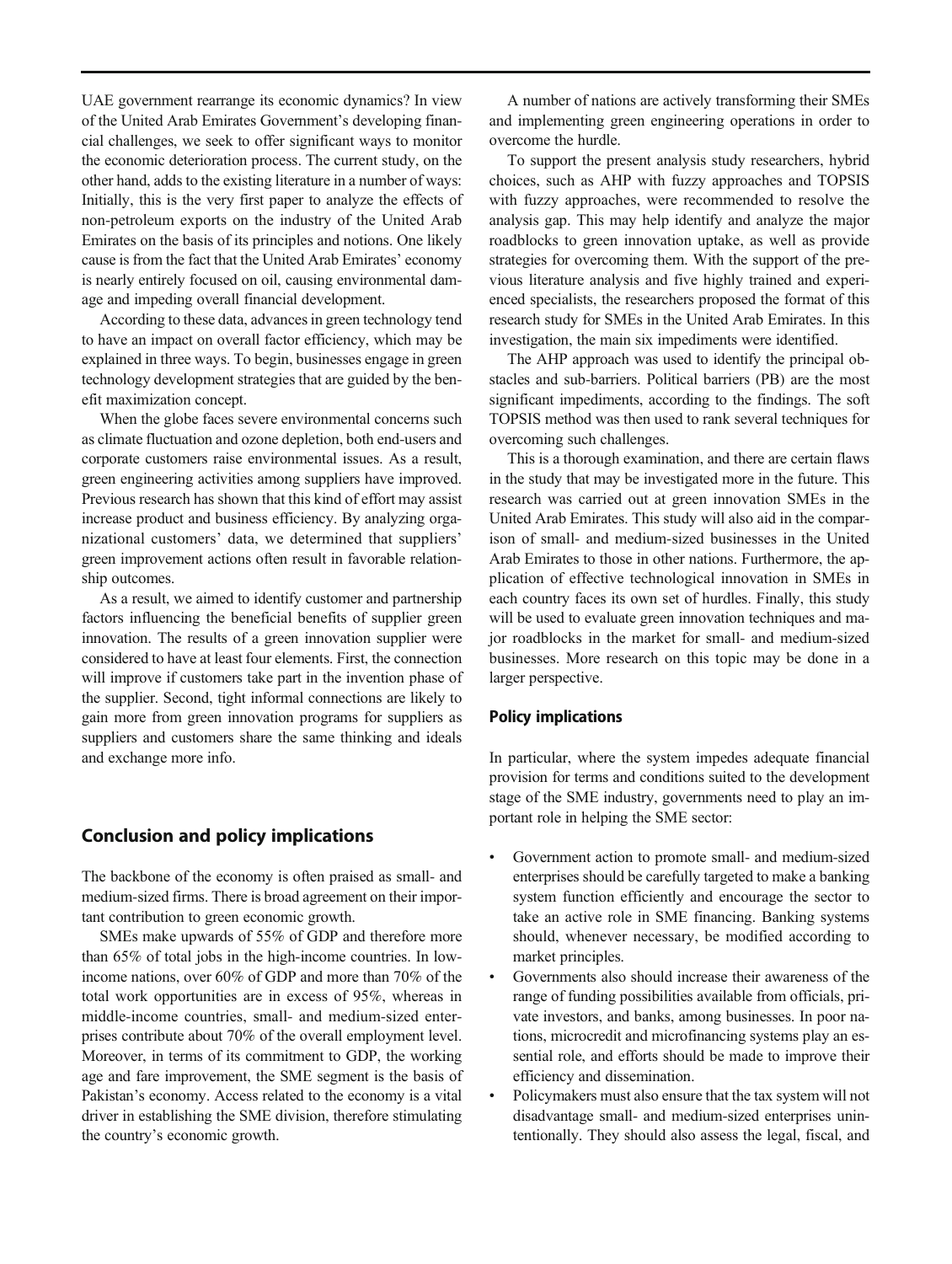<span id="page-14-0"></span>regulatory framework to ensure that it stimulates venture capital development. Diverse forms of institutional saving should be encouraged at the same time but flexibly governed by national policy.

On the basis of the detailed analytical investigation, the research provides three useful conclusions. To continue, politicians and economists should focus on reducing the United Arab Emirates' economic reliance on oil and petroleum products. On the other hand, promoting non-oil exports may contribute to the attainment of the desired goals and benefit the world. Renewable infrastructure initiatives will assist in reducing our reliance on fossil fuels while still protecting the environment. Additionally, aggressive measures addressing the entire energy balance will aid in industrial and institutional transformation, ultimately especially for long economic success.

Availability of data and materials The data that support the findings of this study are openly available on request.

Author contribution Fengsheng Chien: conceptualization, data curation, methodology, writing—original draft. Quang-Thanh, Ngo: data curation, visualization. Ching-Chi Hsu: visualization, supervision, editing. Ka Yin Chau: review and editing. Robina Iram: writingreview and editing—and software. Fengsheng Chien: editing and reviewing.

Funding This research is partly funded by University of Economics Ho Chi Minh City, Vietnam.

#### **Declarations**

Ethics approval and consent to participate N/A

Consent for publication We do not have any individual person's data in any form.

Competing interests The authors declare no competing interests.

## References

- African Development Indicators (1997) Africa region findings & Good practice infobriefs; No. 111. World Bank, Washington, DC. © World Bank
- Alemzero DA, Iqbal N, Iqbal S, Mohsin M, Chukwuma NJ, Shah BA (2020a) Assessing the perceived impact of exploration and production of hydrocarbons on households perspective of environmental regulation in Ghana. Environ Sci Pollut Res 28:5359–5371. [https://](https://doi.org/10.1007/s11356-020-10880-3) [doi.org/10.1007/s11356-020-10880-3](https://doi.org/10.1007/s11356-020-10880-3)
- Alemzero DA, Sun H, Mohsin M, Iqbal N, Nadeem M, Vo XV (2020b) Assessing energy security in Africa based on multi-dimensional approach of principal composite analysis. Environ Sci Pollut Res 28:2158–2171. <https://doi.org/10.1007/s11356-020-10554-0>
- Andersen O (1997) Internationalization and market entry mode: A review of theories and conceptual frameworks. MIR: Management International Review, pp 27–42
- Andersen TF, Madsen M, Jørgensen J, Mellemkjoer L, Olsen JH (1999) The Danish National Hospital Register. A valuable source of data for modern health sciences. Dan Med Bull 46(3):263–268
- Aloise PG, Macke J (2017) Eco-innovations in developing countries: The case of Manaus Free Trade Zone (Brazil). J Clean Prod 168:30–38 Arundel AV, Kemp R (2009) Measuring eco-innovation
- Ashford NA (1993) Understanding technological responses of industrial firms to environmental problems: implications for government policy (chapter)
- Awasthi A, Chauhan SS, Goyal SK (2010) A fuzzy multicriteria approach for evaluating environmental performance of suppliers. Int J Prod Econ 126:370–378
- Babar M, Arif F (2017) Smart urban planning using Big Data analytics to contend with the interoperability in Internet of Things. Future Gener Comput Syst 77:65–76
- Bliesner A, Liedtke C, Rohn H (2014) Resource efficiency and culture workplace training for small and medium-sized enterprises. Sci Total Environ 481:645–648
- Blok V, Long TB, Gaziulusoy AI, Ciliz N, Lozano R, Huisingh D, Csutora M, Boks C (2015) From best practices to bridges for a more sustainable future: advances and challenges in the transition to global sustainable production and consumption: introduction to the ERSCP stream of the Special volume. J Clean Prod 108:19–30
- Brammer S, Hoejmose S, Marchant K (2012) Environmental management in SME s in the UK: practices, pressures and perceived benefits. Bus Strateg Environ 21:423–434
- Carter CR, Rogers DS (2008) A framework of sustainable supply chain management: moving toward new theory. Int J Phys Distrib Logist Manag
- Cecere G, Corrocher N, Mancusi ML (2018) Financial constraints and public funding of eco-innovation: empirical evidence from European SMEs. Small Bus Econ:1–18
- Chen Y-S, Lai S-B, Wen C-T (2006) The influence of green innovation performance on corporate advantage in Taiwan. J Bus Ethics 67: 331–339
- Chien F, Wang CN, Nguyen VT, Nguyen VT, Chau KY (2020) An evaluation model of quantitative and qualitative fuzzy multicriteria decision-making approach for hydroelectric plant location selection. Energies. 13. <https://doi.org/10.3390/en13112783>
- Chien F, Anwar A, Hsu CC, Sharif A, Razzaq A, Sinha A (2021a) The role of information and communication technology in encountering environmental degradation: proposing an SDG framework for the BRICS countries. Technol Soc 65:101587. [https://doi.org/10.1016/](https://doi.org/10.1016/j.techsoc.2021.101587) [j.techsoc.2021.101587](https://doi.org/10.1016/j.techsoc.2021.101587)
- Chien F, Chau KY, Ady SU, Zhang YQ, Tran QH, Aldeehani TM (2021b) Does the combining effects of energy and consideration of financial development lead to environmental burden: social perspective of energy finance? Environ Sci Pollut Res. [https://doi.org/](https://doi.org/10.1007/s11356-021-13423-6) [10.1007/s11356-021-13423-6](https://doi.org/10.1007/s11356-021-13423-6)
- Chien F, Pantamee AA, Hussain MS et al (2021c) Nexus between financial innovation and bankruptcy: evidence from information, communication and technology (ict) sector. Singap Econ Rev:1–22. <https://doi.org/10.1142/S0217590821500181>
- Chien FS, Kamran HW, Albashar G, Iqbal W (2021d) Dynamic planning, conversion, and management strategy of different renewable energy sources: a sustainable solution for severe energy crises in emerging economies. Int J Hydrog Energy 46:7745–7758. [https://doi.org/10.](https://doi.org/10.1016/j.ijhydene.2020.12.004) [1016/j.ijhydene.2020.12.004](https://doi.org/10.1016/j.ijhydene.2020.12.004)
- Chien FS, Sadiq M, Kamran HW, Nawaz MA, Hussain MS, Raza M (2021e) Co-movement of energy prices and stock market return: environmental wavelet nexus of COVID-19 pandemic from the USA, Europe, and China. Environ Sci Pollut Res 1–15. [https://doi.](https://doi.org/10.1007/s11356-021-12938-2) [org/10.1007/s11356-021-12938-2](https://doi.org/10.1007/s11356-021-12938-2)
- Christopoulos DK, Tsionas EG (2004) Financial development and economic growth: evidence from panel unit root and cointegration tests. J Dev Econ 73:55–74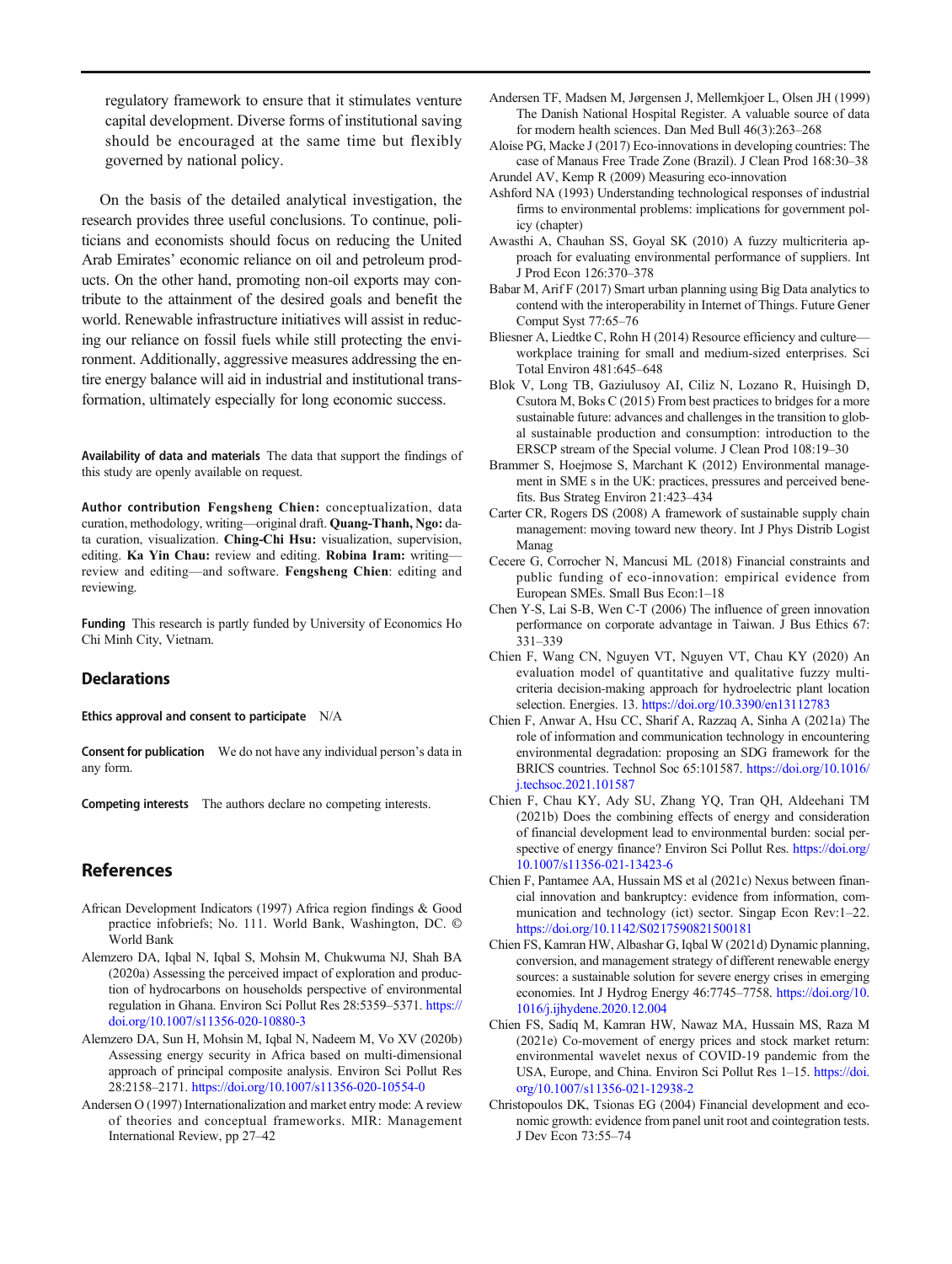- <span id="page-15-0"></span>Collins E, Lawrence S, Pavlovich K, Ryan C (2007) Business networks and the uptake of sustainability practices: the case of New Zealand. J Clean Prod 15:729–740
- Cook P, Nixson F (2000) Finance and small and medium-sized enterprise development. Institute for Development Policy and Management, University of Manchester, Manchester
- Corral Á (2003) Local distributions and rate fluctuations in a unified scaling law for earthquakes. Phys Rev E 68(3)
- Dangelico RM (2016) Green product innovation: where we are and where we are going. Bus Strateg Environ 25:560–576
- De Medeiros JF, Ribeiro JLD, Cortimiglia MN (2014) Success factors for environmentally sustainable product innovation: a systematic literature review. J Clean Prod 65:76–86
- Del Río P, Carrillo-Hermosilla J, Könnölä T (2010) Policy strategies to promote eco-innovation: an integrated framework. J Ind Ecol 14: 541–557
- Dhull S, Narwal M (2016) Drivers and barriers in green supply chain management adaptation: a state-of-art review. Uncertain Supply Chain Manag 4:61–76
- Dogan E, Taspinar N, Gokmenoglu KK (2018) Determinants of ecological footprint in MINT countries. Energy Environ 30(6):1065–1086
- Eltayeb TK, Zailani S, Ramayah T (2011) Green supply chain initiatives among certified companies in Malaysia and environmental sustainability: investigating the outcomes. Resour Conserv Recycl 55:495– 506
- Feeney LS, Riding AL (1997) Business owners' fundamental tradeoff: Finance and the vicious circle of growth and control. Canadian Business Owner, November
- Govindan K, Kaliyan M, Kannan D, Haq AN (2014) Barriers analysis for green supply chain management implementation in Indian industries using analytic hierarchy process. Int J Prod Econ 147:555–568
- Govindan K, Muduli K, Devika K, Barve A (2016) Investigation of the influential strength of factors on adoption of green supply chain management practices: an Indian mining scenario. Resour Conserv Recycl 107:185–194
- Gupta H, Barua MK (2017) Supplier selection among SMEs on the basis of their green innovation ability using BWM and fuzzy TOPSIS. J Clean Prod 152:242–258
- Gupta H, Barua MK (2018a) A framework to overcome barriers to green innovation in SMEs using BWM and Fuzzy TOPSIS. Sci Total Environ 633:122–139
- Gupta H, Barua MK (2018b) A grey DEMATEL-based approach for modeling enablers of green innovation in manufacturing organizations. Environ Sci Pollut Res 25:9556–9578
- Han H, Trimi S (2018) A fuzzy TOPSIS method for performance evaluation of reverse logistics in social commerce platforms. Expert Syst Appl 103:133–145. <https://doi.org/10.1016/j.eswa.2018.03.003>
- Hanim Mohamad Zailani S, Eltayeb TK, Hsu C-C, Choon Tan K (2012) The impact of external institutional drivers and internal strategy on environmental performance. Int J Oper Prod Manag 32:721–745
- Hasan A, Paray BA, Hussain A, Qadir FA, Attar F, Aziz FM et al (2020) A review on the cleavage priming of the spike protein on coronavirus by angiotensin-converting enzyme-2 and furin. J Biomol Struct Dyn:1–9
- Hillary R (2004) Environmental management systems and the smaller enterprise. J Clean Prod 12:561–569
- Horbach J, Rammer C, Rennings K (2012) Determinants of ecoinnovations by type of environmental impact—the role of regulatory push/pull, technology push and market pull. Ecol Econ 78:112–122
- Huang SZ, Chau KY, Chien F, Shen H (2020) The impact of startups' dual learning on their green innovation capability: the effects of business executives' environmental awareness and environmental regulations. Sustain. 12. <https://doi.org/10.3390/su12166526>
- Jabbour CJC, Jugend D, de Sousa Jabbour ABL et al (2015) Green product development and performance of Brazilian firms:

measuring the role of human and technical aspects. J Clean Prod 87:442–451

- Jinzhou W (2011) Discussion on the relationship between green technological innovation and system innovation. Energy Procedia 5:2352– 2357
- Johnstone N, Hascic I (2008) Preliminary indicators of eco-innovation in selected environmental areas. ENV/EPOC/WPNEP (2008) 7, OECD, Paris
- Jones P, Hillier D, Comfort D (2011) Shopping for tomorrow: promoting sustainable consumption within food stores. Br Food J 113:935–948
- Kannan D, de Sousa Jabbour ABL, Jabbour CJC (2014) Selecting green suppliers based on GSCM practices: using fuzzy TOPSIS applied to a Brazilian electronics company. Eur J Oper Res 233:432–447
- Kiss B, Manchón CG, Neij L (2013) The role of policy instruments in supporting the development of mineral wool insulation in Germany, Sweden and the United Kingdom. J Clean Prod 48:187–199
- Kumar VCS, Mukherjee S, Harne PS, Subedi A, Ganapathy MK, Patthipati VS, Sapkota B (2020) Novelty in the gut: a systematic review and metaanalysis of the gastrointestinal manifestations of COVID-19. BMJ Open Gastroenterol 7(1):e000417
- Kusumawardani RP, Agintiara M (2015) Application of fuzzy AHP-TOPSIS method for decision making in human resource manager selection process. Procedia Comput Sci 72:638–646
- Lai SB, Wen CT, Chen YS (2003) The exploration of the relationship between the environmental pressure and the corporate competitive advantage. In: Proceedings of the CSMOT Academic Conference, National Chiao Tung University, Hsin-Chu, Taiwan
- Lee V-H, Ooi K-B, Chong AY-L, Seow C (2014) Creating technological innovation via green supply chain management: an empirical analysis. Expert Syst Appl 41:6983–6994
- Li J, Hu Z, Shi V, Wang Q (2021a) Manufacturer's encroachment strategy with substitutable green products. Int J Prod Econ 235:108102. <https://doi.org/10.1016/j.ijpe.2021.108102>
- Li W, Chien F, Hsu CC, Zhang YQ, Nawaz MA, Iqbal S, Mohsin M (2021b) Nexus between energy poverty and energy efficiency: estimating the long-run dynamics. Res Policy 72:102063. [https://doi.](https://doi.org/10.1016/j.resourpol.2021.102063) [org/10.1016/j.resourpol.2021.102063](https://doi.org/10.1016/j.resourpol.2021.102063)
- Li W, Chien F, Kamran HW, Aldeehani TM, Sadiq M, Nguyen VC, Taghizadeh-Hesary F (2021c) The nexus between COVID-19 fear and stock market volatility. Econ Res Istraživanja:1–22. [https://doi.](https://doi.org/10.1080/1331677x.2021.1914125) [org/10.1080/1331677x.2021.1914125](https://doi.org/10.1080/1331677x.2021.1914125)
- Li Y, Wang S, Xu T, Li J, Zhang Y, Xu T, Yang J (2021d) Novel designs for the reliability and safety of supercritical water oxidation process for sludge treatment. Process Saf Environ Prot 149:385–398. [https://](https://doi.org/10.1016/j.psep.2020.10.049) [doi.org/10.1016/j.psep.2020.10.049](https://doi.org/10.1016/j.psep.2020.10.049)
- Lin C-Y, Ho Y-H (2008) An empirical study on logistics service providers' intention to adopt green innovations. J Technol Manag Innov 3:17–26
- Lin CP, Xian J, Li B, Huang H (2020) Transformational leadership and employees' thriving at work: the mediating roles of challengehindrance stressors. Front Psychol 11. [https://doi.org/10.3389/](https://doi.org/10.3389/fpsyg.2020.01400) [fpsyg.2020.01400](https://doi.org/10.3389/fpsyg.2020.01400)
- Longoni A, Golini R, Cagliano R (2014) The role of new forms of work organization in developing sustainability strategies in operations. Int J Prod Econ 147:147–160
- Luthra S, Mangla SK (2018) Evaluating challenges to Industry 4.0 initiatives for supply chain sustainability in emerging economies. Process Saf Environ Prot 117:168–179
- Lv X, Liu Y, Xu S, Li Q (2021) Welcoming host, cozy house? The impact of service attitude on sensory experience. Int J Hosp Manag 95: 102949. <https://doi.org/10.1016/j.ijhm.2021.102949>
- Madrid-Guijarro A, Garcia D, Van Auken H (2009) Barriers to innovation among Spanish manufacturing SMEs. J Small Bus Manag 47: 465–488
- Mangla SK, Govindan K, Luthra S (2017) Prioritizing the barriers to achieve sustainable consumption and production trends in supply